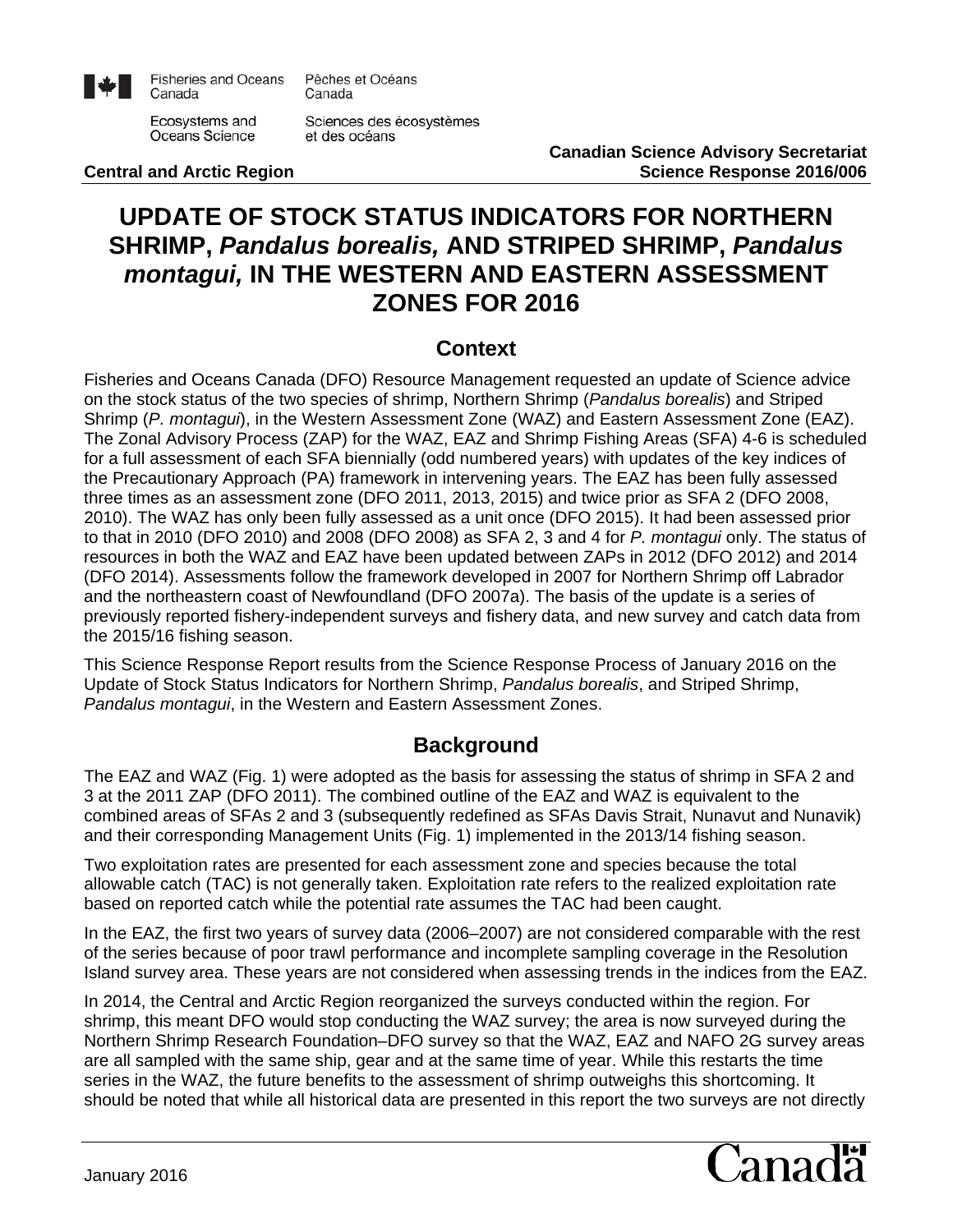comparable as the surveys for the two zones were conducted with different ships, gear and at a different time of the year.

Resource status was evaluated within a Precautionary Approach (PA) framework (DFO 2006). Reference points (RP) were based on the geometric mean of female spawning stock biomass (SSB). The Limit Reference Point (LRP) is 30% of the mean and the Upper Stock Reference (USR) is 80% of the mean. RPs for SFA 2 were developed based on estimates from available surveys (2006-2008) at that time (DFO 2009) and implemented in the Integrated Fisheries Management Plan (IFMP; DFO 2007b). These RPs were transferred unchanged to the EAZ. RPs for the WAZ were developed in 2013 (DFO 2013). However, the restart of the time series means these RPs are no longer valid and as a consequence no PA framework is currently available for the WAZ.

## **Analysis and Response**

### **Update of Indicators**

### **Eastern Assessment Zone –** *P. borealis*

#### *Fishery*

The total catch (directed and by-catch) of *P. borealis* in the EAZ, as of 18 November 2015, was 4,468 t, 54% of the TAC (Table 1, Fig. 2). The 2015/16 fishery runs until 31 March 2016, and with vessels still fishing the area, catch records are incomplete for 2015/16. The majority of catch taken in the EAZ comes from SFA DS-W (Fig. 1) southeast of Resolution Island and east of the Nunavut and Nunavik Land Claims borders.

#### *Biomass*

The fishable biomass index increased by 56% from 2014 to 2015 and is now at the high previously seen in the time series (Table 2, Fig. 3a). The SSB index showed an even larger increase of 79%. The female SSB index is the highest in the time series, over 13,000 t higher than the previous maximum in 2011 (Table 2, Fig. 3b).

### *Exploitation*

The reported exploitation rate (ER) index for 2015/16, as of 18 November 2015, was 5.7% (Fig. 4a). Since the fishery was still actively being fished, the reported ER will be higher at the end of the season. Should the entire TAC be taken this fishing season, the potential ER index for 2015/16 would be 10.4% (Fig. 4b) with less than a 1% chance of being above 20%. The long term average of the potential ER is 14.3% near the 15% harvest rate goal for the EAZ.

### *Current Outlook*

The female SSB index for *P. borealis* in the EAZ is currently well within the Healthy Zone of the PA Framework (Fig. 5).

### **Eastern Assessment Zone –** *P. montagui*

### *Fishery*

The catch of *P. montagui* in the EAZ declined steadily from about 4,000 t in 2000 to about 135 t by 2011/12 (Table 1, Fig. 6). Increased fishing effort around Resolution Island within the land claims areas in 2012/13 increased the catch to 1,173 t. As of 18 November 2015, the 2015/16 catch was only about 25 t. With vessels still fishing the area at the time this report was written, the final catch will be higher.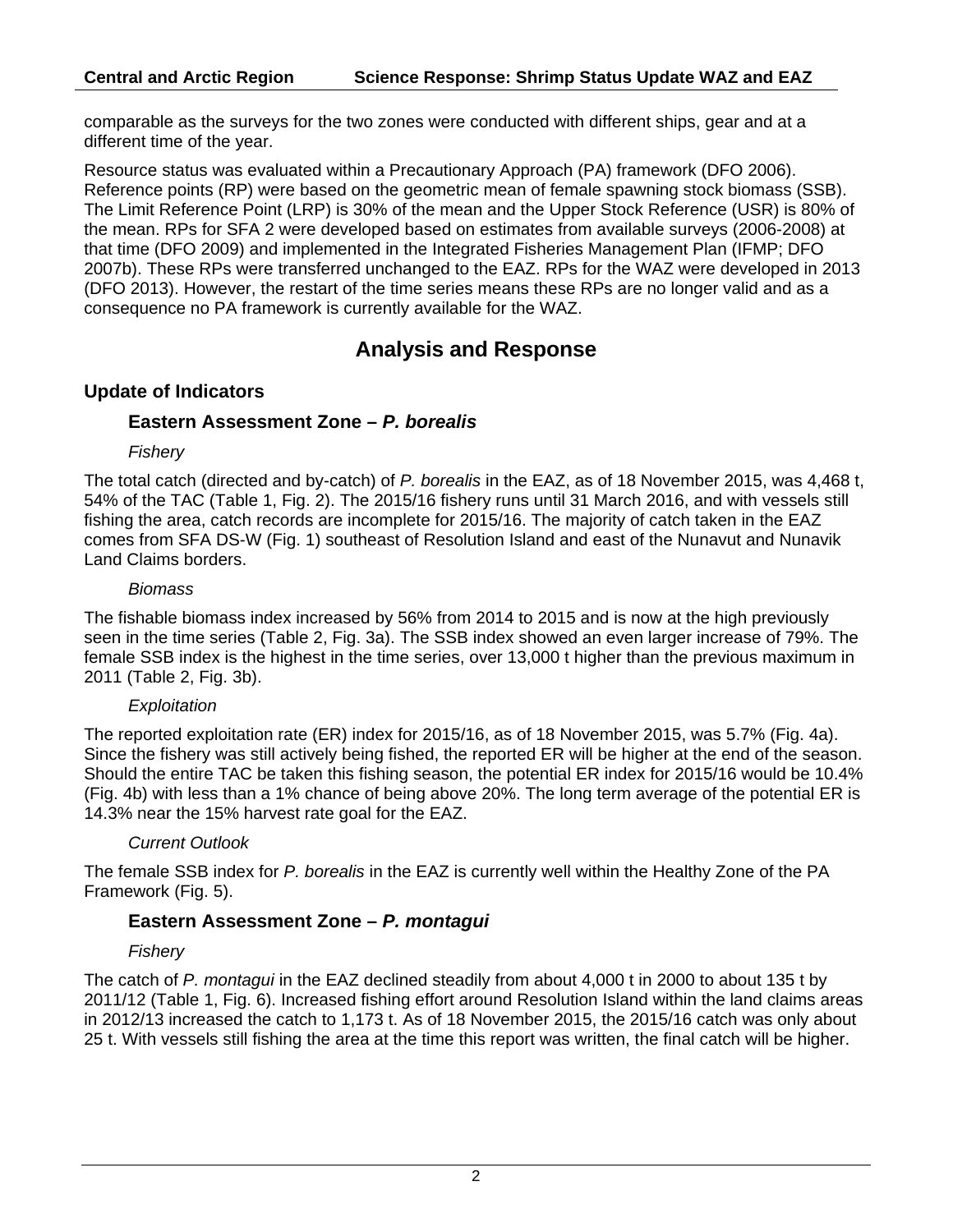#### *Biomass*

The wide oscillation of the biomass indices for *P. montagui* in the EAZ continues in 2015 (Fig. 7). The fishable biomass index was significantly lower when compared to 2014 at 6,137 t and the female SSB index was 3,877 t (Table 3, Fig. 7). Both are at about the same level as seen in 2011, before large inter-annual fluctuations where observed in the time series.

#### *Exploitation*

The reported ER index for 2015/16 was very low, 0.4%, because very little catch was recorded as of the 18 November Canadian Atlantic Quota Report (CAQR) (Fig. 8). The potential ER index, based on the TAC, would be 13.7%.

#### *Current Outlook*

The female SSB index in the EAZ has entered the Cautious Zone again in 2015 (Fig. 9). There is less than a 1% chance the female SSB index is above the USR while there is about a 4% chance that it is in the Critical Zone. Given the wide fluctuations in biomass indices for *P. montagui*, the status of this resource must be considered uncertain. Therefore caution is warranted when dealing with future harvest of the resource.

### **Western Assessment Zone –** *P. borealis*

While all survey years are presented, only the last two years of data can be considered in the WAZ assessment because of the change in the surveys, resulting in a re-start of the time series.

#### *Fishery*

Catch records as of 18 November 2015 show that about 295 t or 14% of the TAC had been caught (Table 1, Fig. 10). Vessels were still fishing in the WAZ so the final catch for the season will be higher. However, it is unlikely that the TAC will be taken by the end of the season.

### *Biomass*

The fishable biomass and female SSB indices from 2014 to 2015 are not significantly different (Table 4, Fig. 11). The fishable biomass index in 2015 was 28,532 t, while the female SSB index was about 14,710 t up from 21,712 t and 12,308 t, respectively, in the previous year.

#### *Exploitation*

Exploitation of *P. borealis* in the WAZ has been low, less than 4% of the observed fishable biomass (Fig.12a) as of the 18 November 2015 CAQR. The increase in fishable biomass along with the unchanged TAC resulted in a drop in the potential ER index from 9.6% in 2014/15 to 7.3% in 2015/16.

### *Current Outlook*

There is no PA framework for this resource because there is no accepted biomass index for the stock at this time. Additional years of survey results will be required before new reference points can be established. However, there are no immediate concerns for this stock given the low potential ER.

### **Western Assessment Zone –** *P. montagui*

While all survey years are presented, only the last two years of data can be considered in the WAZ assessment because of the change in the surveys, resulting in a re-start of the time series.

### *Fishery*

*P. montagui* catch was 3,898 t or about 64% of the TAC through 18 November 2015 (Table 1, Fig.13). The total catch for 2015/16 will be larger since vessels were still fishing the area at that time. It is likely that most of the TAC will be taken in 2015/16.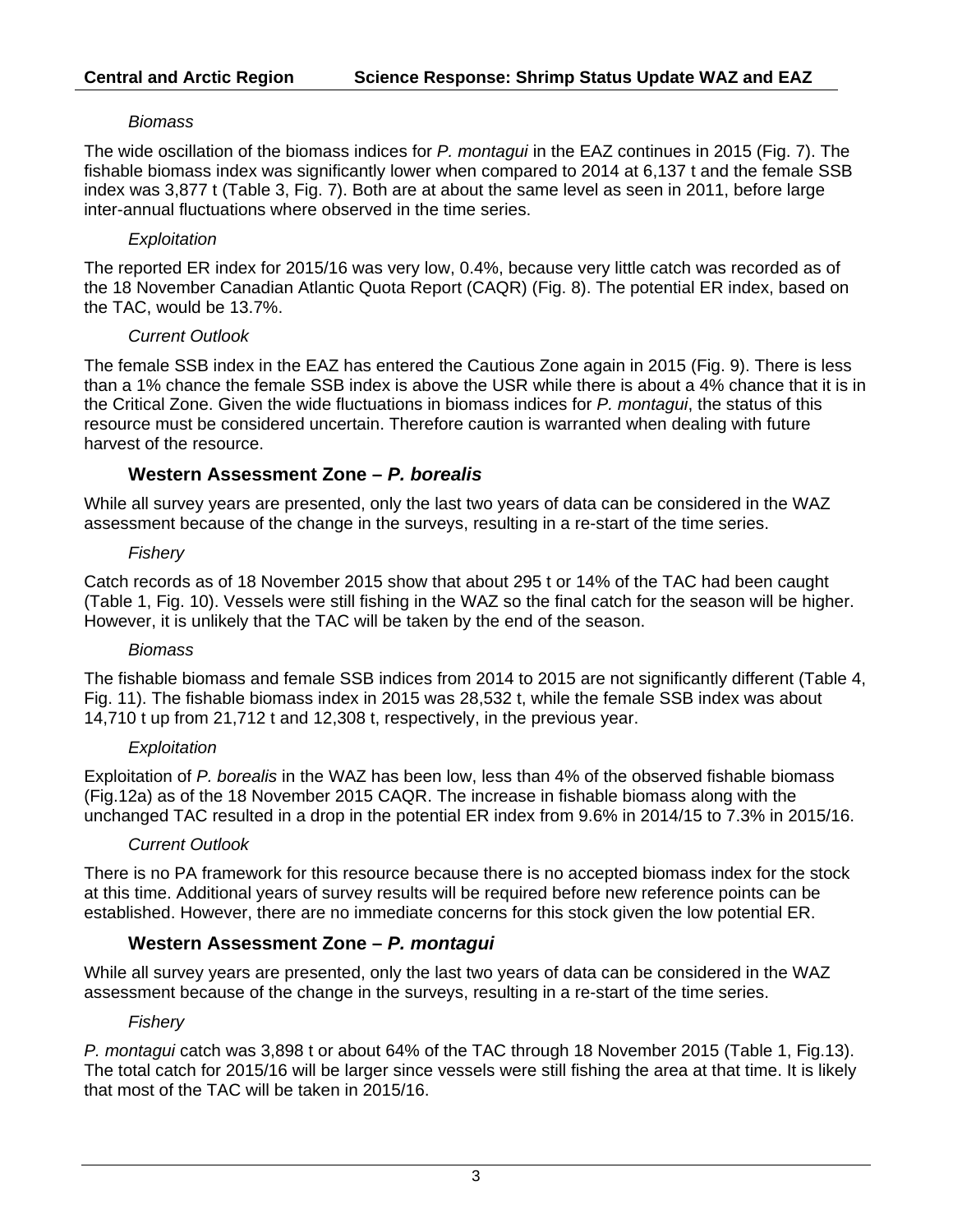#### *Biomass*

The fishable biomass index was 77,078 t in 2014 and 55,194 t in 2015 (Table 5, Fig. 14a). Female SSB index was 38,875 t and 27,324 t over the same time period. However, 2014 and 2015 indices are not significantly different.

#### *Exploitation*

With fishing on-going, the reported ER index is low at 7% so far in 2015/16 (Fig. 15a). The TAC increase for 2015/16 combined with a lower fishable biomass results in an increased potential ER of 11.1% for 2015/16 (Fig.15b). If the TAC was taken there is an 8% risk that the ER index would exceed 15%.

#### *Current Outlook*

There is no PA framework for this resource because there is no accepted biomass index for the stock at this time. Additional years of survey results will be required before new reference points can be established. Given the observed biomass and the risk associated with the ER index, it is recommended that the TAC not increase until further surveys are completed to better evaluate the status of *P. montagui* in the WAZ.

## **Conclusions**

### **Eastern Assessment Zone**

#### *Pandalus borealis*

- The *Pandalus borealis* resource is currently in the Healthy Zone well above the Upper Stock Reference.
- Fishable biomass and female spawning stock biomass indices showed sharp increases in 2015.
- The mean potential exploitation rate index, based on the Total Allowable Catch, for 2008/9- 2015/16 is 14.3%. The 2015/16 potential ER index is 10.4%.

### *Pandalus montagui*

- *Pandalus montagui* biomass indices have fluctuated widely over the past five years making conclusions about the resources status in the Eastern Assessment Zone uncertain.
- The *Pandalus montagui* female spawning stock biomass index has declined to about the midpoint of the Cautious Zone with a 4% risk of being in the Critical Zone.
- The potential exploitation rate index if the TAC is taken in 2015/16 is 13.7%.

### **Western Assessment Zone**

### *Pandalus borealis*

- At this time, there is no Precautionary Approach Framework for *Pandalus borealis* in the Western Assessment Zone.
- There are no immediate concerns for this stock given the low potential ER.
- The exploitation rate index for 2013/14 is about 4%. The current Total Allowable Catch equates to a potential exploitation rate of about 7%.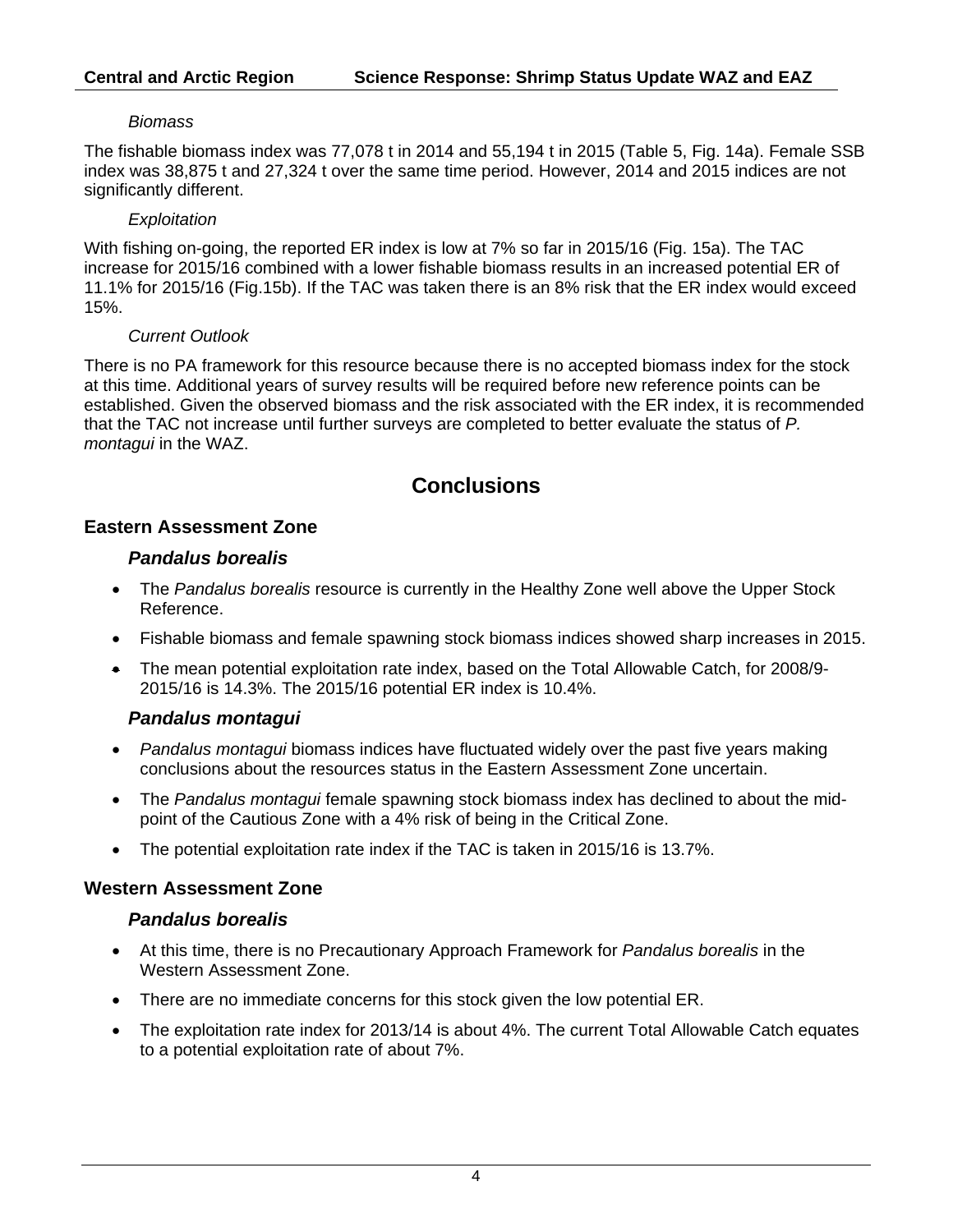#### *Pandalus montagui*

- At this time, there is no Precautionary Approach Framework for *Pandalus montagui* in the Western assessment Zone.
- The *Pandalus montagui* resource status is uncertain because the new time series contains only two data points.
- The potential exploitation rate index for 2015/16 is about 11% with an 8% risk that it exceeds 15%.

## **Contributors**

Tim Siferd,DFO Science, Central and Arctic Region Kathleen Martin, DFO Science, Central and Arctic Region Kevin Hedges, DFO Science, Central and Arctic Region Katherine Skanes,DFO Science, Newfoundland and Labrador Region Don Stansbury, DFO Science, Newfoundland and Labrador Region

## **Approved by**

Michelle Wheatley, Director of Science, Central and Arctic Region Robert Young, Division Manager, Arctic Aquatic Research (Approved January 11, 2016)

## **Sources of information**

- DFO. 2006. [A Harvest Strategy Compliant with the Precautionary Approach.](http://www.dfo-mpo.gc.ca/csas/Csas/status/2006/SAR-AS2006_023_E.pdf) DFO Can. Sci. Advis. Sec. Sci. Advis. Rep. 2006/023.
- DFO. 2007a. [Assessment Framework for Northern Shrimp \(](http://www.dfo-mpo.gc.ca/csas/Csas/Proceedings/2007/PRO2007_034_E.pdf)*Pandalus borealis*) off Labrador and the [northeastern coast of Newfoundland;](http://www.dfo-mpo.gc.ca/csas/Csas/Proceedings/2007/PRO2007_034_E.pdf) 28-30 May 2007. DFO Can. Sci. Advis. Sec. Proceed. Ser. 2007/034.
- DFO. 2007[b. Integrated Fisheries Management Plan: Northern Shrimp -](http://www.dfo-mpo.gc.ca/fm-gp/peches-fisheries/ifmp-gmp/shrimp-crevette/shrimp-crevette-2007-eng.htm) Shrimp Fishing Areas (SFAs) [0-7 and the Flemish Cap.](http://www.dfo-mpo.gc.ca/fm-gp/peches-fisheries/ifmp-gmp/shrimp-crevette/shrimp-crevette-2007-eng.htm)
- DFO. 2008. [Assessment of Northern Shrimp \(](http://www.dfo-mpo.gc.ca/csas-sccs/Publications/SAR-AS/2008/2008_018-eng.htm)*Pandalus borealis*) and Striped Shrimp (*Pandalus montagui*[\) in shrimp fishing areas 0, 2 and 3.](http://www.dfo-mpo.gc.ca/csas-sccs/Publications/SAR-AS/2008/2008_018-eng.htm) DFO Can. Sci. Advis. Sec. Sci. Advis. Rep. 2008/018.
- DFO. 2009. Proceedings of the Precautionary Approach Workshop on Shrimp and Prawn Stocks and [Fisheries;](http://www.dfo-mpo.gc.ca/csas-sccs/Publications/Pro-CR/2008/2008_031-eng.htm) November 26-27, 2008. DFO Can. Sci. Advis. Sec. Proceed. Ser. 2008/031.
- DFO. 2010. Assessment of Northern Shrimp (*Pandalus borealis*[\) in SFA 0, 2, 3 and Striped Shrimp](http://www.dfo-mpo.gc.ca/csas-sccs/Publications/SAR-AS/2010/2010_024-eng.htm)  (*Pandalus montagui*[\) in SFA 2, 3 and 4 west of 63°W.](http://www.dfo-mpo.gc.ca/csas-sccs/Publications/SAR-AS/2010/2010_024-eng.htm) DFO Can. Sci. Advis. Sec. Sci. Advis. Rep. 2010/024.
- DFO. 2011. [Assessment of Northern Shrimp \(](http://www.dfo-mpo.gc.ca/csas-sccs/Publications/SAR-AS/2011/2011_010-eng.html)*Pandalus borealis*) and Striped Shrimp (*Pandalus montagui*[\) in Western and Eastern assessment zones \(SFA 2 and 3\).](http://www.dfo-mpo.gc.ca/csas-sccs/Publications/SAR-AS/2011/2011_010-eng.html) DFO Can. Sci. Advis. Sec. Sci. Advis. Rep. 2011/010.
- DFO. 2012. [Monitoring update for Northern Shrimp \(](http://www.dfo-mpo.gc.ca/csas-sccs/Publications/ScR-RS/2012/2012_001-eng.html)*Pandalus borealis*) and Striped Shrimp (*Pandalus montagui*[\) in the western and eastern assessment zones \(SFA 2 and 3\).](http://www.dfo-mpo.gc.ca/csas-sccs/Publications/ScR-RS/2012/2012_001-eng.html) DFO Can. Sci. Advis. Sec. Sci. Resp. 2012/001.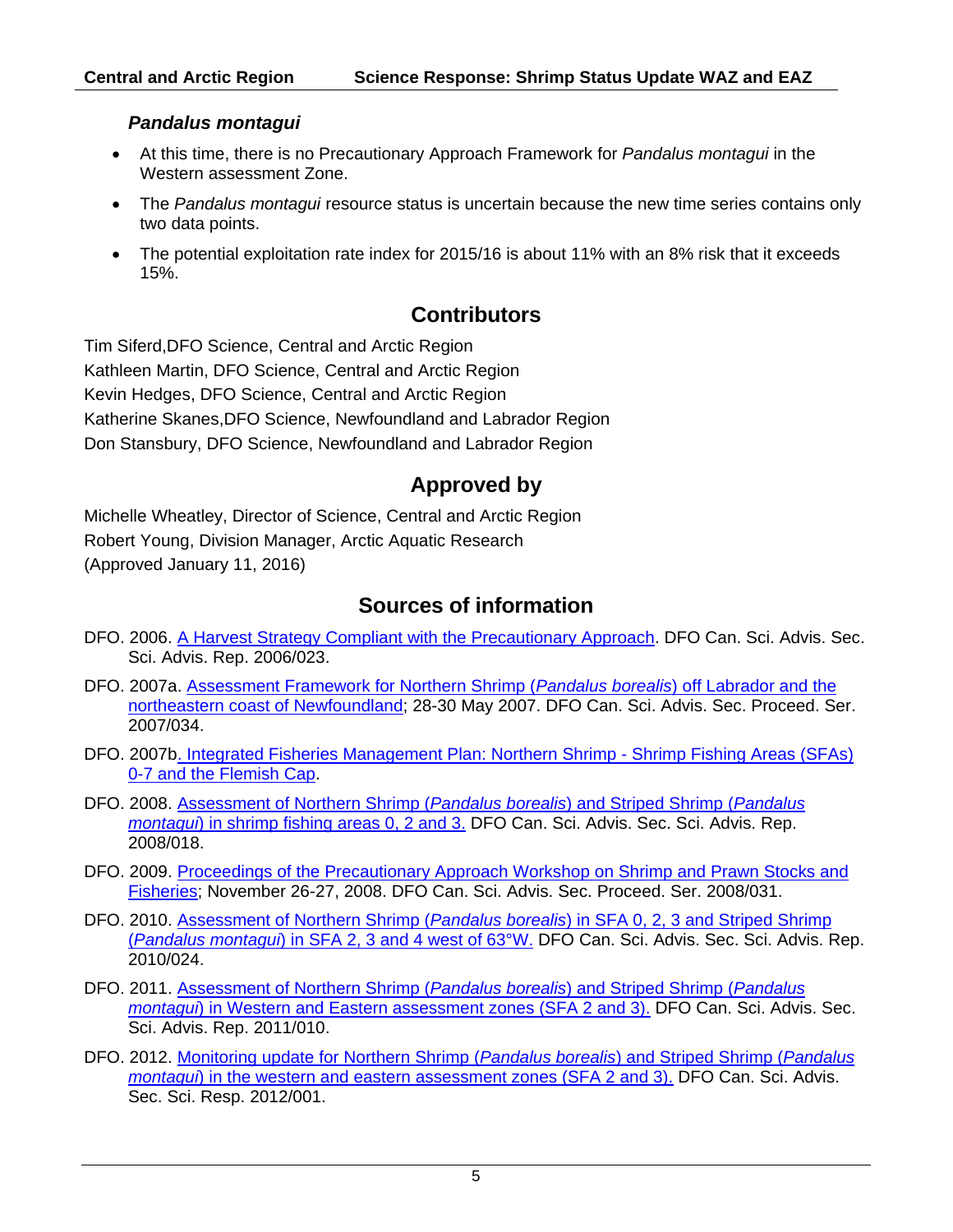- DFO. 2013. [Assessment of Northern Shrimp \(](http://www.dfo-mpo.gc.ca/csas-sccs/Publications/SAR-AS/2013/2013_031-eng.html)*Pandalus borealis*) and Striped Shrimp (*Pandalus montagui*[\) in the eastern and western assessment zones \(Shrimp Fishing Areas 2 and 3\).](http://www.dfo-mpo.gc.ca/csas-sccs/Publications/SAR-AS/2013/2013_031-eng.html) DFO Can. Sci. Advis. Sec. Sci. Advis. Rep. 2013/031.
- DFO. 2014. [Update of stock status indicators for Northern Shrimp,](http://www.dfo-mpo.gc.ca/csas-sccs/publications/scr-rs/2014/2014_003-eng.html) *Pandalus borealis*, and Striped Shrimp, *Pandalus montagui,* [in the western and eastern assessment zones.](http://www.dfo-mpo.gc.ca/csas-sccs/publications/scr-rs/2014/2014_003-eng.html) DFO Can. Sci. Advis. Sec. Sci. Resp. 2014/003.
- DFO. 2015. [2015 Assessment of Northern Shrimp,](http://www.dfo-mpo.gc.ca/csas-sccs/publications/sar-as/2015/2015_017-eng.html) *Pandalus borealis,* and Striped Shrimp, *Pandalus montagui,* [in the eastern and western assessment zones.](http://www.dfo-mpo.gc.ca/csas-sccs/publications/sar-as/2015/2015_017-eng.html) DFO Can. Sci. Advis. Sec. Sci. Advis. Rep. 2015/017.
- Siferd, T.D. 2014. [An Assessment of Northern Shrimp and Striped Shrimp in the Eastern Assessment](http://www.dfo-mpo.gc.ca/csas-sccs/publications/resdocs-docrech/2014/2014_028-eng.html)  [Zone and Western Assessment Zone \(Shrimp Fishing Areas 2 and 3\).](http://www.dfo-mpo.gc.ca/csas-sccs/publications/resdocs-docrech/2014/2014_028-eng.html) DFO Can. Sci. Advis. Sec. Res. Doc. 2014/028. vi + 63 p.
- Siferd, T.D. 2015. [2015 Assessment of Northern Shrimp](http://www.dfo-mpo.gc.ca/csas-sccs/publications/resdocs-docrech/2015/2015_010-eng.html) *(Pandalus borealis)* and Striped Shrimp *(Pandalus montagui)* [in the Eastern and Western Assessment Zones \(SFAs Nunavut, Nunavik](http://www.dfo-mpo.gc.ca/csas-sccs/publications/resdocs-docrech/2015/2015_010-eng.html)  [and Davis Strait\).](http://www.dfo-mpo.gc.ca/csas-sccs/publications/resdocs-docrech/2015/2015_010-eng.html) DFO Can. Sci. Advis. Sec. Res. Doc. 2015/010. v + 70 p.
- Siferd, T., and Legge, G. 2014. [Modifications to the Campelen 1800 shrimp survey trawl.](http://www.dfo-mpo.gc.ca/csas-sccs/publications/resdocs-docrech/2014/2014_024-eng.html) DFO Can. Sci. Advis. Sec. Res. Doc. 2014/024. iv + 38 p.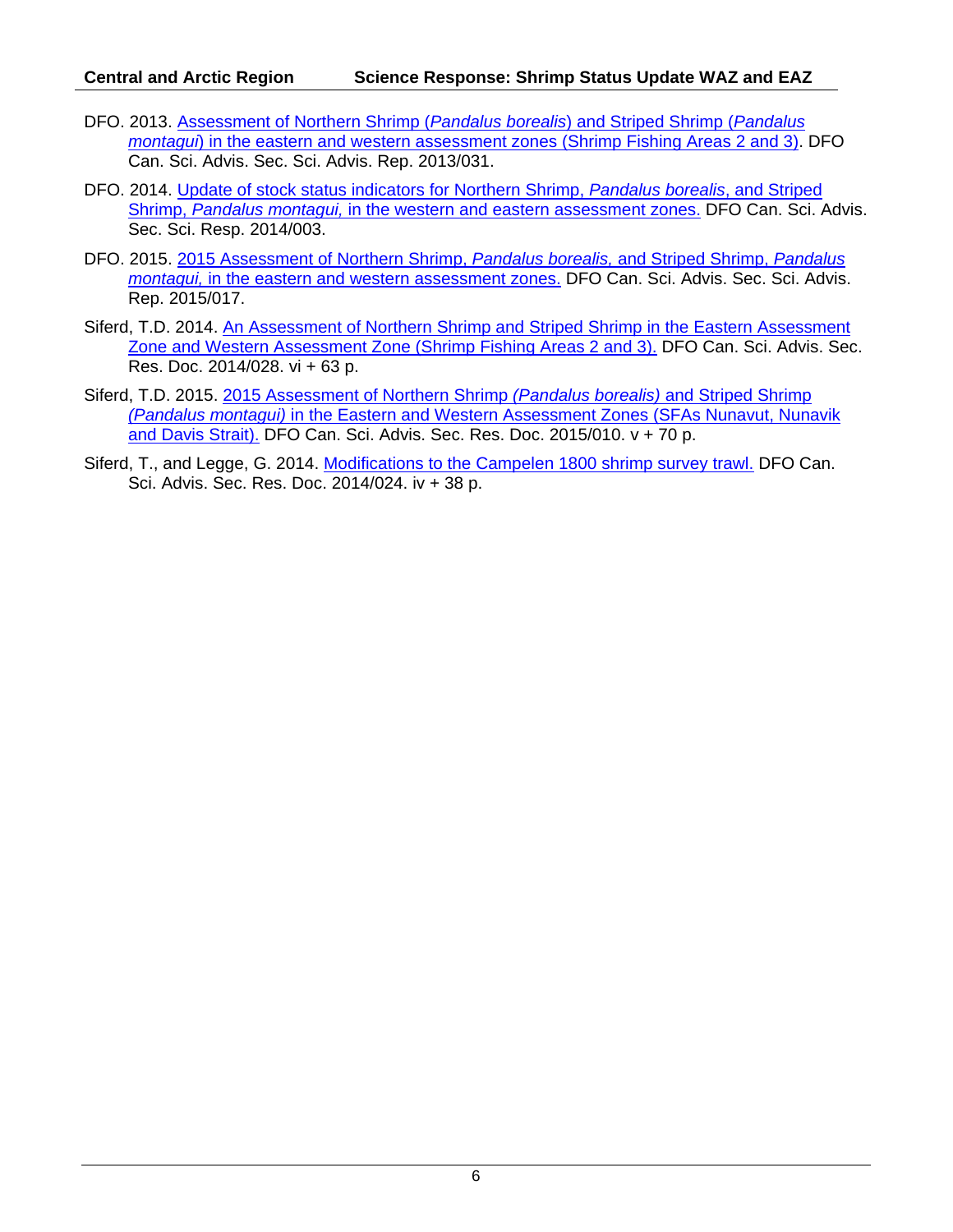# **Appendix 1. Tables**

*Table 1. Nominal reported catches for the Eastern Assessment Zone and Western Assessment Zone for*  Pandalus borealis *and* P. montagui*.* 

|       | <b>Eastern Assessment Zone</b> |             | <b>Western Assessment Zone</b> |                |
|-------|--------------------------------|-------------|--------------------------------|----------------|
| Year  | P. Borealis                    | P. montagui | P. borealis                    | P. montagui    |
| 2015* | 4468.15                        | 24.70       | 295.22                         | 3847.62        |
| 2014  | 4972.11                        | 401.16      | 846.72                         | 5835.69        |
| 2013  | 6793.47                        | 1075.29     | 973.28                         | 4775.29        |
| 2012  | 5555                           | 1172.72     | 13.00                          | 1105.41        |
| 2011  | 7687.10                        | 134.81      | 0                              | 857.32         |
| 2010  | 6908.168                       | 483.34      | 56.88                          | 345.04         |
| 2009  | 5158.56                        | 563.61      | 0                              | 0              |
| 2008  | 5184.27                        | 807.57      | 0                              | 0              |
| 2007  | 6358.59                        | 1832.29     | 0                              | 0              |
| 2006  | 6027.55                        | 924.73      | 0                              | 0              |
| 2005  | 6386.84                        | 1426.71     |                                | 0              |
| 2004  | 5841.75                        | 2301.35     |                                | 0              |
| 2003  | 5617.44                        | 1217.11     |                                | 0              |
| 2002  | 5695.33                        | 3080.80     |                                | 0              |
| 2001  | 6275.38                        | 3866.87     |                                | 0              |
| 2000  | 5718.48                        | 4238.49     |                                | 0              |
| 1999  | 5465.10                        | 3780.39     |                                | 0              |
| 1998  | 5372.24                        | 3359.89     |                                | 0              |
| 1997  | 5869.76                        | 3049.94     |                                | 0              |
| 1996  | 3345.57                        | 3058.24     |                                | 0              |
| 1995  | 2488.59                        | 3192.23     |                                | 0              |
| 1994  | 455.81                         | 154.05      |                                | 0              |
| 1993  | 68.24                          | 0           |                                | 0              |
| 1992  | 1210.10                        | 0.74        |                                | 0              |
| 1991  | 1150.25                        | 622.54      |                                | 0.2            |
| 1990  | 1633.76                        | 174.35      |                                | 4.67           |
| 1989  | 3132.73                        | 1264.81     |                                | 9.55           |
| 1988  | 2873.42                        | 602.91      |                                | 13.00          |
| 1987  | 0.01                           | 0.12        |                                | 0              |
| 1986  | 49.58                          | 483.17      |                                | 0              |
| 1985  | 0.08                           | 0           |                                | 0              |
| 1984  | 0                              | 0           |                                | $\mathbf 0$    |
| 1983  | 21.135                         | 0           |                                | 0              |
| 1982  | 46.49                          | 0           |                                | 0              |
| 1981  | 0.891                          | 9.111       |                                | $\overline{2}$ |
| 1980  | 486.83                         | 102.812     |                                | 2.86           |
| 1979  | 0.625                          | 58.347      |                                | 25.38          |

*\* Catch based on Canadian Atlantic Quota Report as of 18 November 2015. Since the fishery is still open the catch is not complete for 2015.*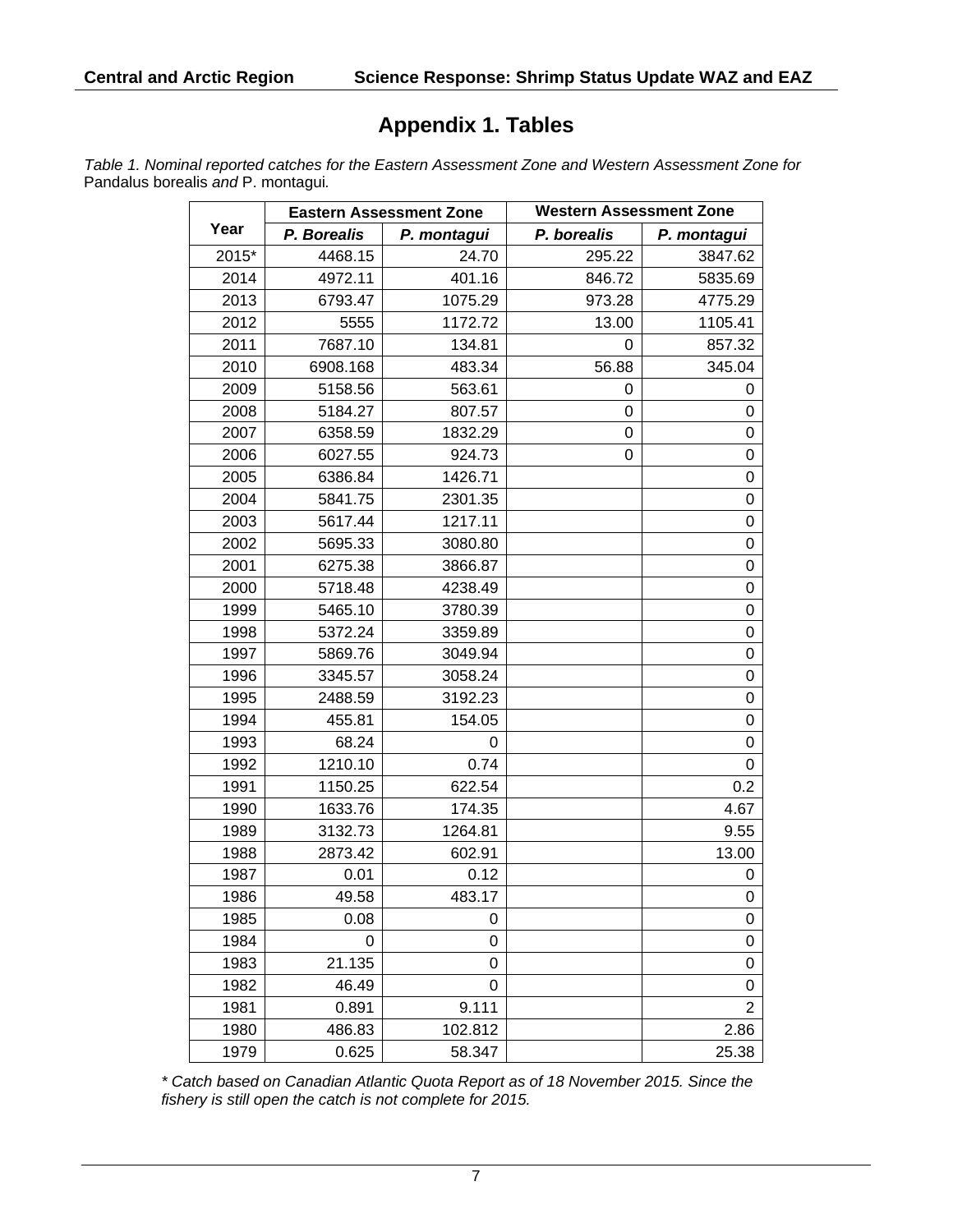|      |                  | <b>Weight (tonnes)</b> |            |            |
|------|------------------|------------------------|------------|------------|
| Year | <b>Biomass</b>   | Mean                   | <b>LCL</b> | <b>UCL</b> |
| 2015 | Fishable         | 78984.09               | 50852      | 106962     |
| 2014 | Fishable         | 50457.99               | 38914      | 62340      |
| 2013 | Fishable         | 49636.90               | 38427      | 60631      |
| 2012 | Fishable         | 60533.67               | 43074      | 79960      |
| 2011 | Fishable         | 78530.23               | 23900      | 135037     |
| 2010 | Fishable         | 71064.51               | 40234      | 108703     |
| 2009 | Fishable         | 78754.88               | 48850      | 110115     |
| 2008 | Fishable         | 51053.43               | 37117      | 66708      |
| 2007 | Fishable         | 43305.97               | 31015      | 58346      |
| 2006 | Fishable         | 32815.89               | 21969      | 44152      |
| 2015 | Female SS        | 60869.47               | 33379      | 88386      |
| 2014 | Female SS        | 34069.42               | 25157      | 43000      |
| 2013 | Female SS        | 32049.10               | 26762      | 37607      |
| 2012 | Female SS        | 41189.85               | 29498      | 54383      |
| 2011 | <b>Female SS</b> | 47806.80               | 13470      | 82926      |
| 2010 | Female SS        | 43800.31               | 19025      | 79665      |
| 2009 | Female SS        | 38856.32               | 23122      | 56820      |
| 2008 | <b>Female SS</b> | 27653.12               | 22507      | 39368      |
| 2007 | <b>Female SS</b> | 27698.44               | 19249      | 39007      |
| 2006 | <b>Female SS</b> | 16805.06               | 10523      | 23026      |

*Table 2. Fishable and female spawning stock biomass estimates for* Pandalus borealis *in the Eastern Assessment Zone for the 2006-2015 surveys. LCL and UCL are the lower and upper 95% confidence limits.*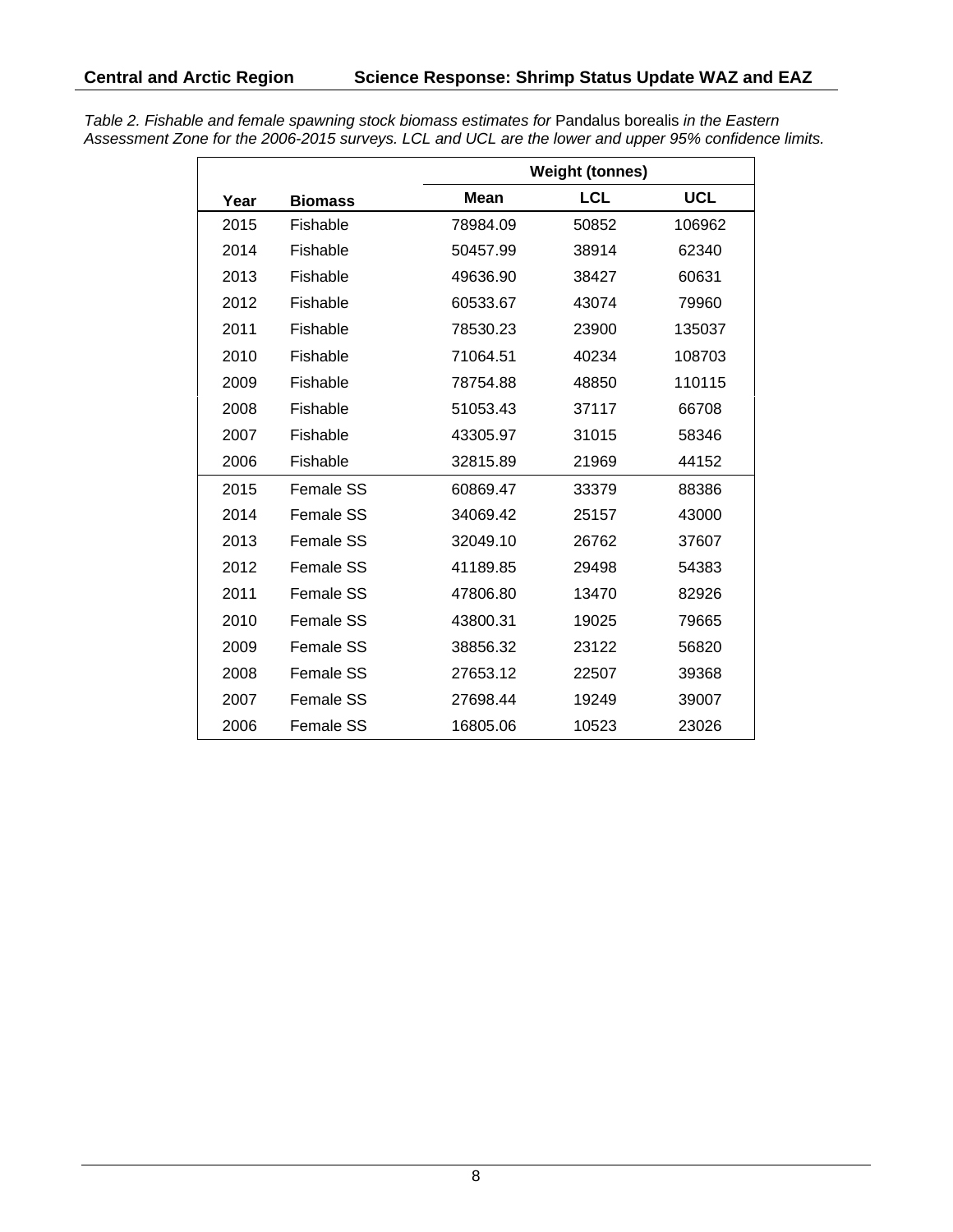|      |                |          | <b>Weight (tonnes)</b> |            |  |
|------|----------------|----------|------------------------|------------|--|
| Year | <b>Biomass</b> | Mean     | <b>LCL</b>             | <b>UCL</b> |  |
| 2015 | Fishable       | 6136.90  | 3445                   | 8629       |  |
| 2014 | Fishable       | 16599.97 | 11203                  | 22084      |  |
| 2013 | Fishable       | 3534.28  | 1738                   | 6208       |  |
| 2012 | Fishable       | 28845.47 | 8582                   | 48946      |  |
| 2011 | Fishable       | 7739.99  | 2871                   | 14285      |  |
| 2010 | Fishable       | 7422.75  | 5714                   | 9290       |  |
| 2009 | Fishable       | 15679.12 | 6190                   | 29774      |  |
| 2008 | Fishable       | 14667.04 | 7287                   | 21973      |  |
| 2007 | Fishable       | 4828.25  | 3389                   | 6673       |  |
| 2006 | Fishable       | 2667.14  | 210                    | 5122       |  |
| 2015 | Female SS      | 3876.62  | 2085                   | 5452       |  |
| 2014 | Female SS      | 12696.30 | 8834                   | 16622      |  |
| 2013 | Female SS      | 2777.54  | 1301                   | 4949       |  |
| 2012 | Female SS      | 23552.02 | 6218                   | 40985      |  |
| 2011 | Female SS      | 3124.24  | 1599                   | 4721       |  |
| 2010 | Female SS      | 5819.10  | 4509                   | 7136       |  |
| 2009 | Female SS      | 8775.54  | 4205                   | 13955      |  |
| 2008 | Female SS      | 10659.82 | 4269                   | 17047      |  |
| 2007 | Female SS      | 1970.63  | 903                    | 3490       |  |
| 2006 | Female SS      | 2134.38  | 50                     | 4219       |  |

*Table 3. Fishable and female spawning stock biomass estimates for* Pandalus montagui *in the Eastern Assessment Zone for the 2006-2015 surveys. LCL and UCL are the lower and upper 95% confidence limits.*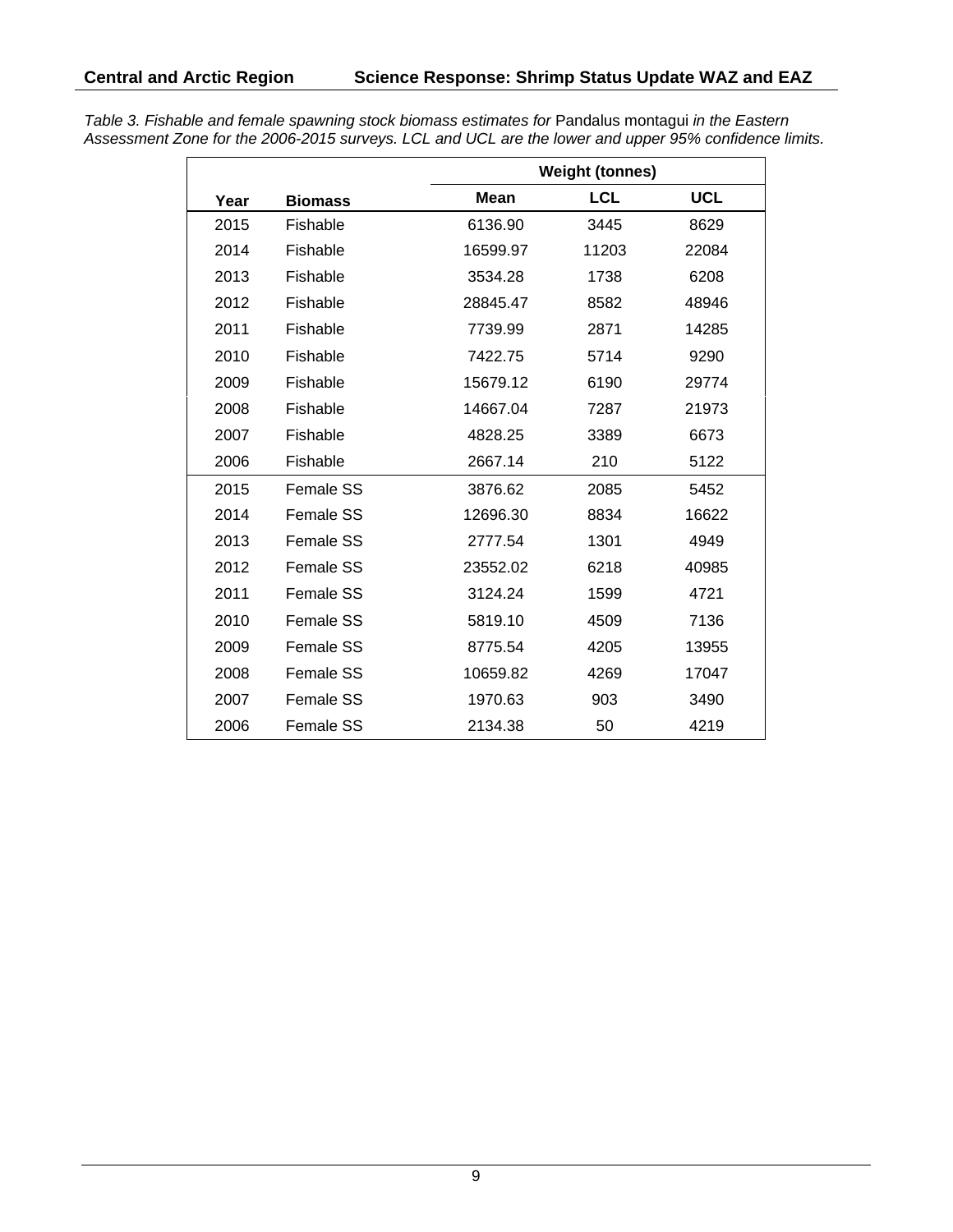*Table 4. Fishable and female spawning stock biomass estimates for* Pandalus borealis *in the Western Assessment Zone. Note 2014 and 2015 represent a new time series and values are not directly comparable to previous years. LCL and UCL are the lower and upper 95% confidence limits.*

|      |                |          | <b>Weight (tonnes)</b> |            |  |
|------|----------------|----------|------------------------|------------|--|
| Year | <b>Biomass</b> | Mean     | LCL                    | <b>UCL</b> |  |
| 2015 | Fishable       | 28532.16 | 18531                  | 39501      |  |
| 2014 | Fishable       | 21712.50 | 14353                  | 31046      |  |
| 2013 | Fishable       | 21998.56 | 15906                  | 28519      |  |
| 2011 | Fishable       | 19692.10 | 12468                  | 27961      |  |
| 2009 | Fishable       | 15543.95 | 10603                  | 21650      |  |
| 2007 | Fishable       | 14615.00 | 8192                   | 22356      |  |
| 2015 | Female SS      | 14710.39 | 9270                   | 20379      |  |
| 2014 | Female SS      | 12308.93 | 8792                   | 16398      |  |
| 2013 | Female SS      | 9785.03  | 7106                   | 12829      |  |
| 2011 | Female SS      | 6376.60  | 4182                   | 8909       |  |
| 2009 | Female SS      | 3839.38  | 2184                   | 4344       |  |
| 2007 | Female SS      | 3231.00  | 2281                   | 4344       |  |

*Table 5. Fishable and female spawning stock biomass estimates for* Pandalus montagui *in the Western Assessment Zone. Note 2014 and 2015 represent a new time series and values are not directly comparable to previous years. LCL and UCL are the lower and upper 95% confidence limits.*

|      |                | <b>Weight (tonnes)</b> |            |            |
|------|----------------|------------------------|------------|------------|
| Year | <b>Biomass</b> | Mean                   | <b>LCL</b> | <b>UCL</b> |
| 2015 | Fishable       | 55194.40               | 35769      | 76429      |
| 2014 | Fishable       | 77077.74               | 44854      | 111562     |
| 2013 | Fishable       | 45647.22               | 32899      | 59438      |
| 2011 | Fishable       | 71557.90               | 40264      | 108612     |
| 2009 | Fishable       | 46672.87               | 35026      | 73342      |
| 2007 | Fishable       | 54044.50               | 25723      | 84280      |
| 2015 | Female SS      | 27323.60               | 18282      | 37041      |
| 2014 | Female SS      | 38875.39               | 23553      | 55849      |
| 2013 | Female SS      | 26955.19               | 18016      | 35736      |
| 2011 | Female SS      | 32549.40               | 20296      | 46119      |
| 2009 | Female SS      | 17998.70               | 13908      | 22322      |
| 2007 | Female SS      | 19277.30               | 8902       | 32302      |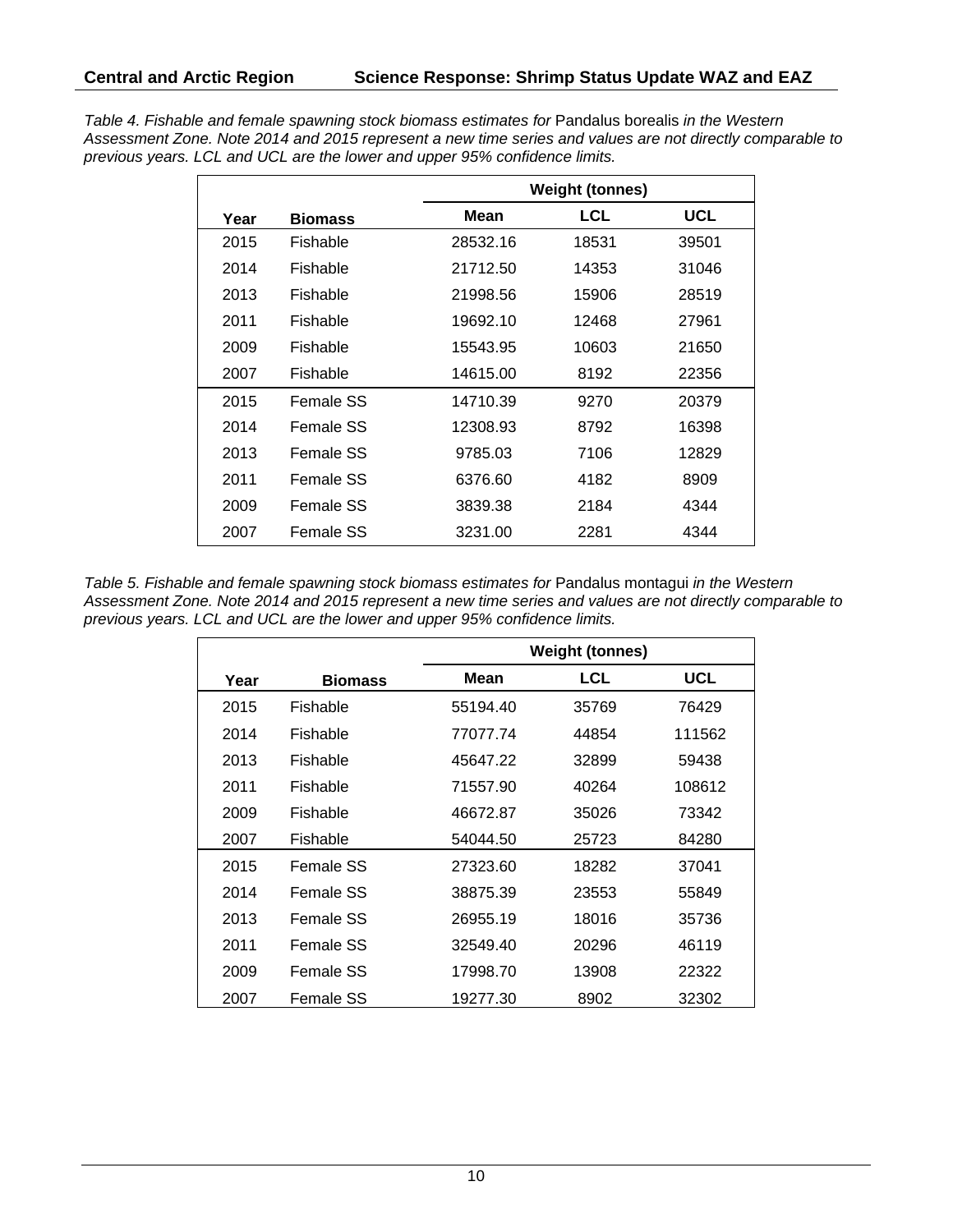

*Figure 1. Location of the Western and Eastern assessment zones (left panel) and corresponding Shrimp Fishing Area (SFA) management units (right panel). Boundaries of the Nunavut (NU), Nunavik (NK) and Nunatsiavut Land Claims Areas are identified with red lines. Abbreviations for Davis Strait (DS), East (E) and West (W) are used.*

## **Appendix 2. Figures**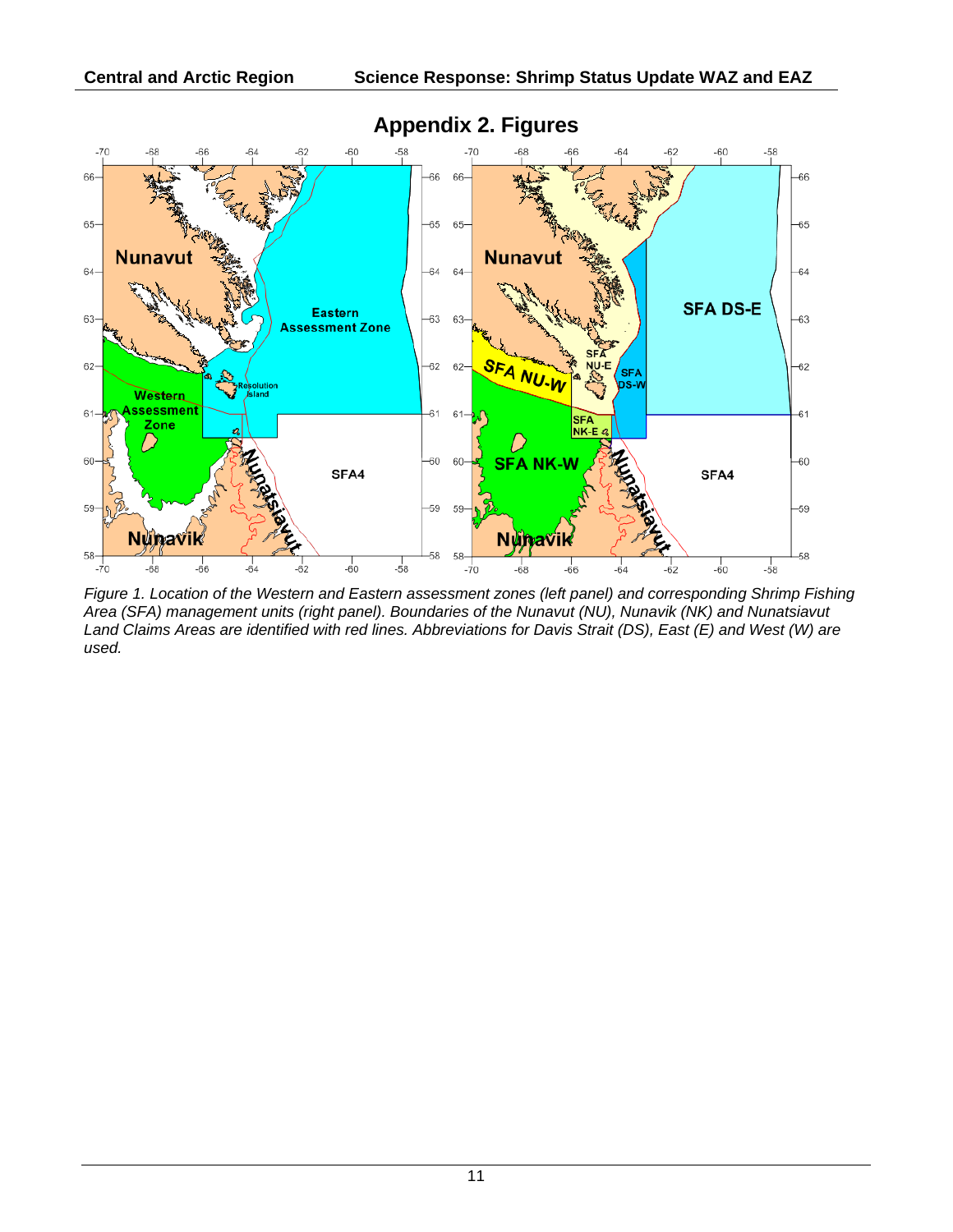

*Figure 2. Eastern Assessment Zone* Pandalus borealis *TAC and catch recorded in the Canadian Atlantic Quota Report (CAQR). Catch based on CAQR as of 18 November 2015; since fishery is still open the catch is not complete for 2015. Quota for 1999-2012/13 renamed to correspond to new management areas.*



*Figure 3. Eastern Assessment Zone* Pandalus borealis *a) fishable and b) female spawning stock biomass indices for the survey years 2006-2015. Error bars are 95% confidence ranges.*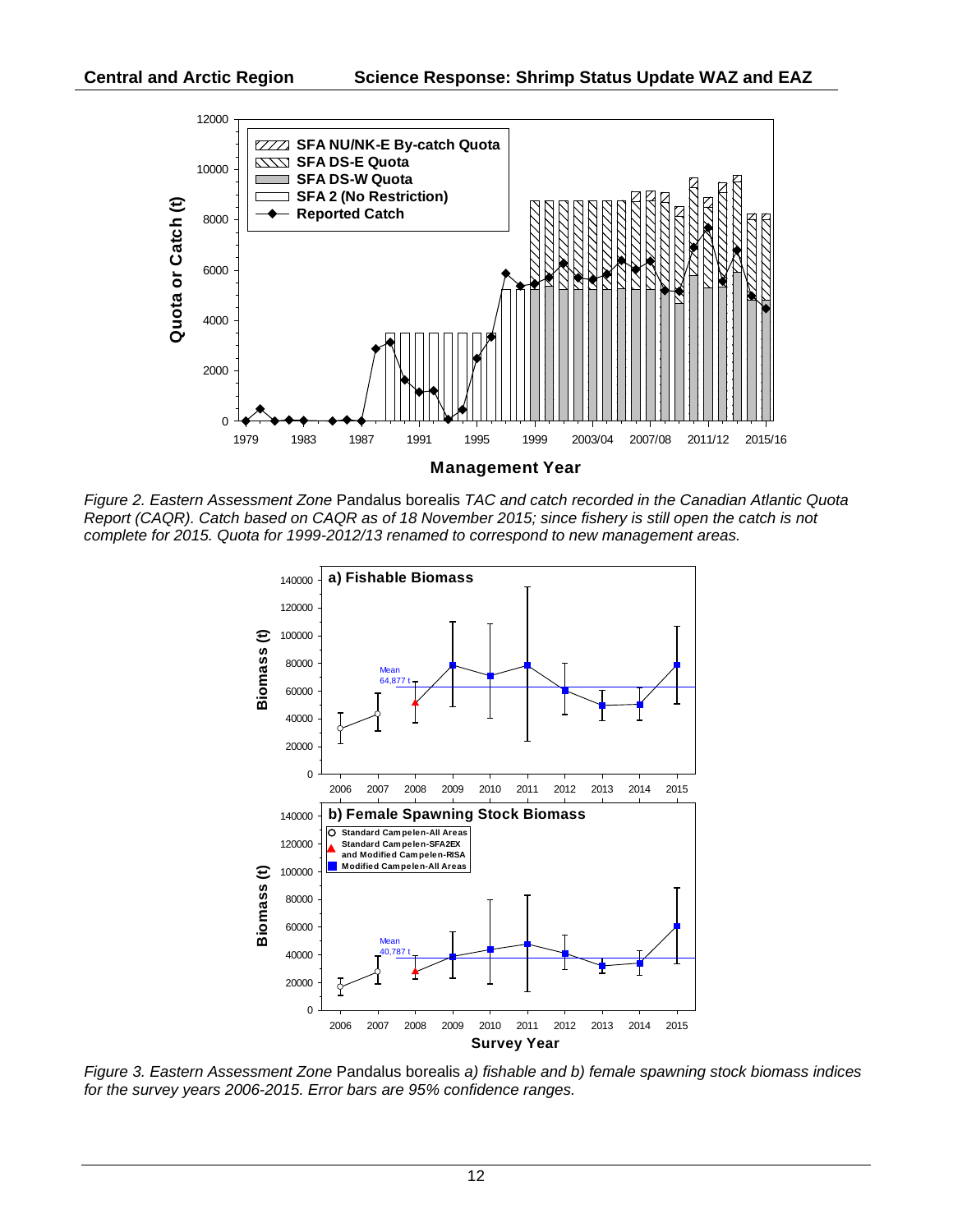

*Figure 4. Eastern Assessment Zone* Pandalus borealis *a) reported and b) potential exploitation rate indices for 2006/07-2015/16. Error bars are 95% confidence ranges.*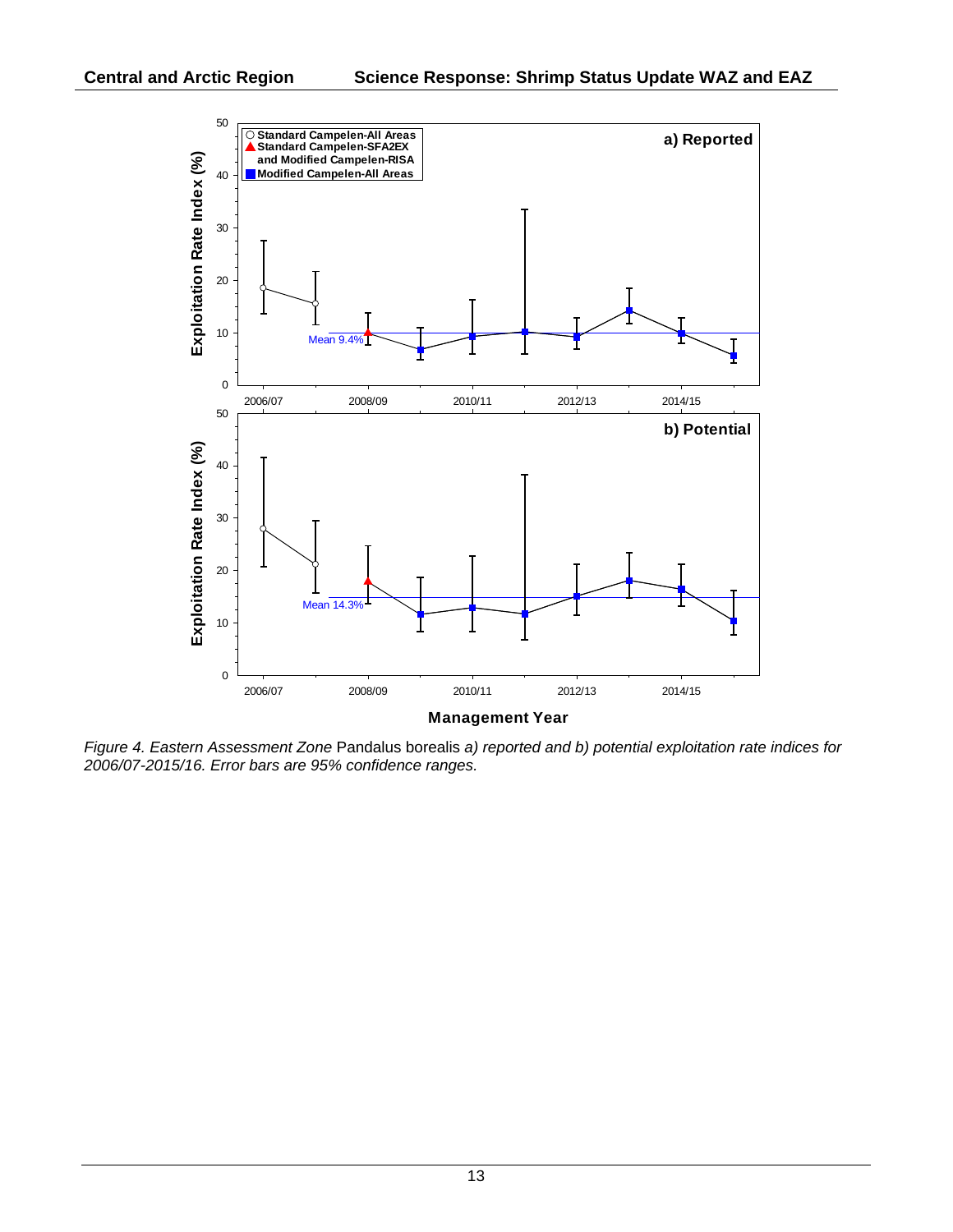

*Figure 5. Eastern Assessment Zone trajectory of* Pandalus borealis *female spawning stock biomass and exploitation rate indices in relation to reference points. For 2015/16, SSB is known but the exploitation rate estimate is preliminary since it is based on incomplete catch for the management year. USR=Upper Stock Reference and LRP=Limit Reference Point. Error bars are 95% confidence ranges*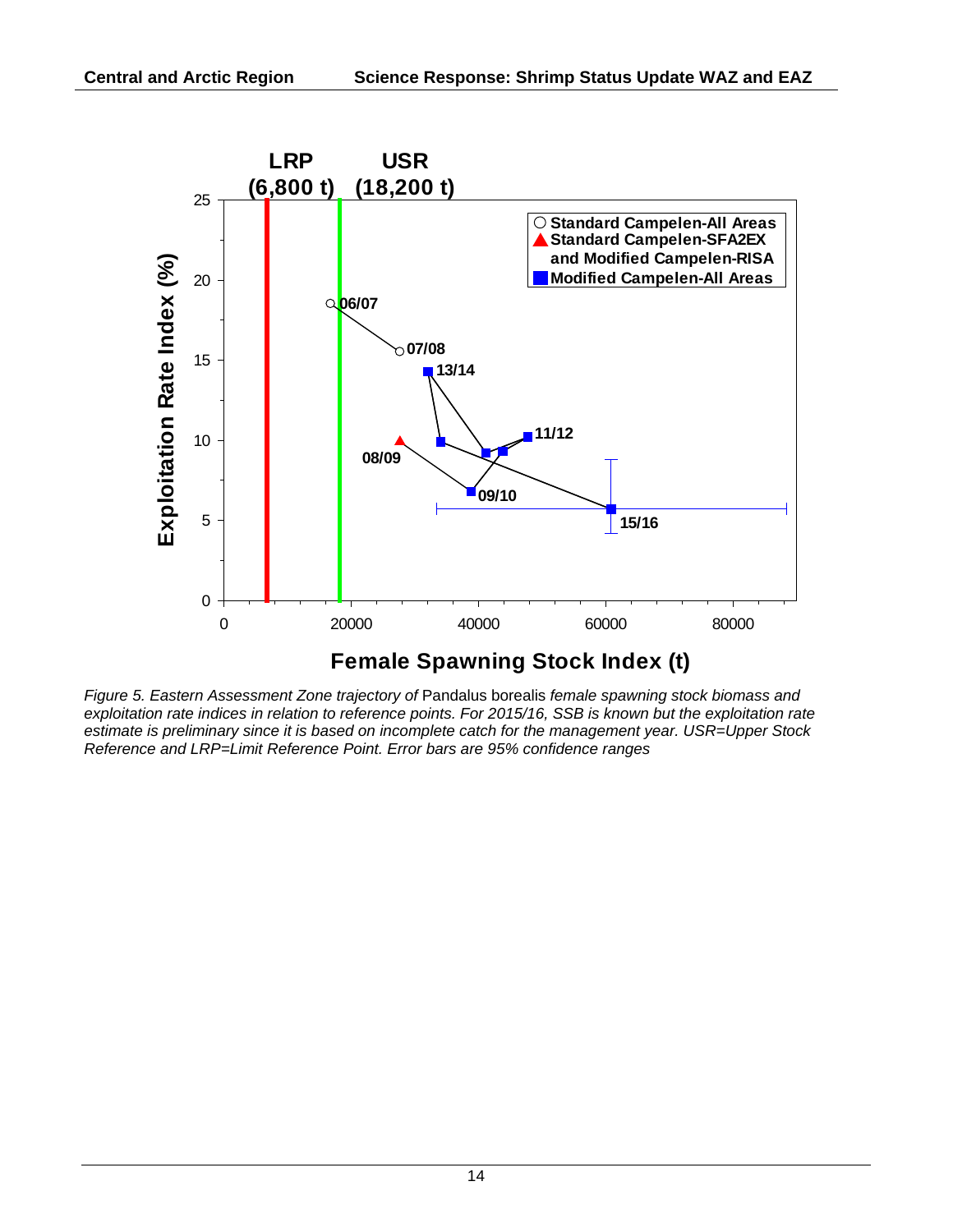*.*



**Management Year**

*Figure 6. Eastern Assessment Zone* Pandalus montagui *TAC and catch recorded in the Canadian Atlantic Quota Report (CAQR). Catch based on CAQR as of 18 November 2015; since fishery is still open the catch is not complete for 2015. New management units were implemented for the 2013/14 season.*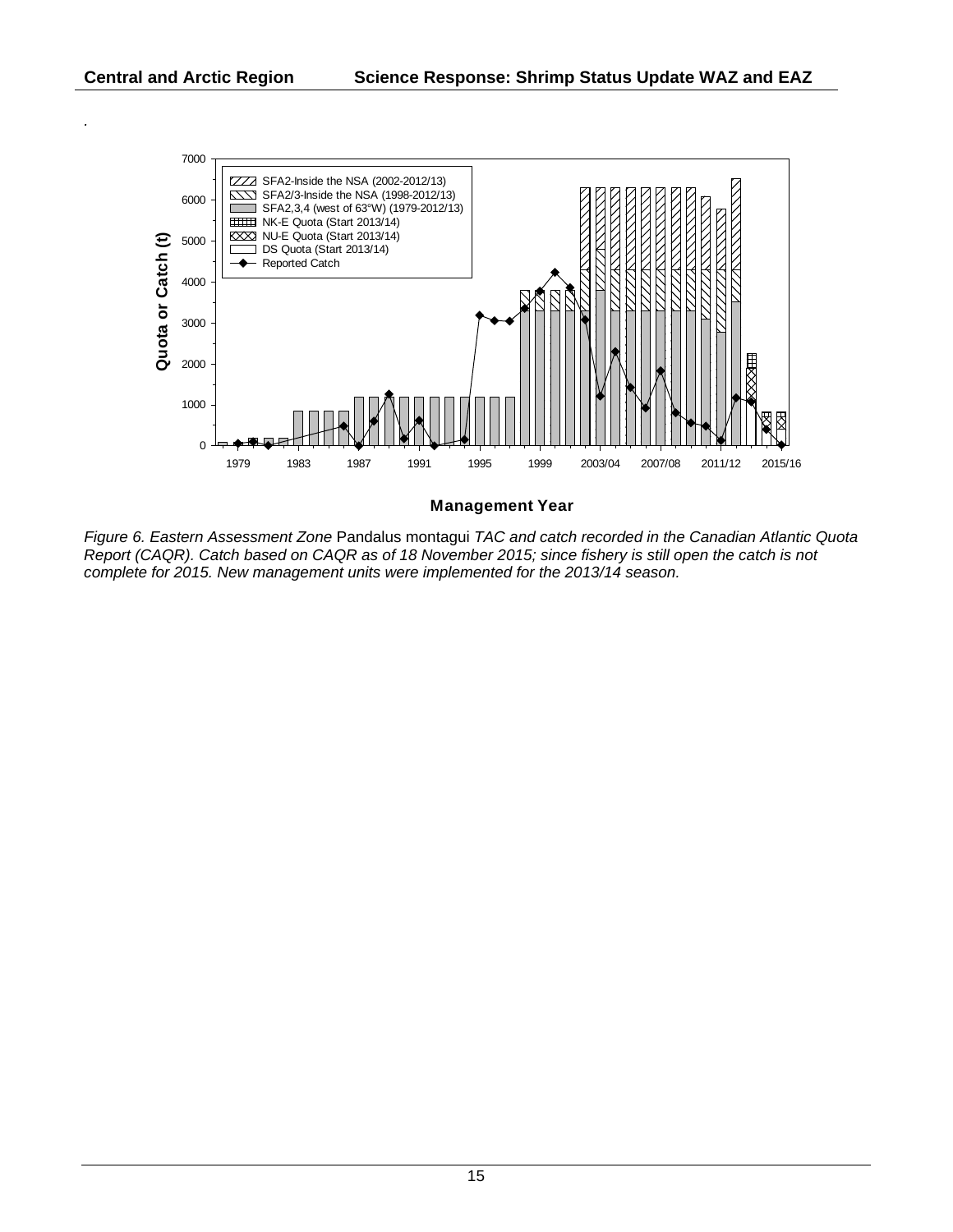

*Figure 7. Eastern Assessment Zone* Pandalus montagui *a) fishable and b) female spawning stock biomass indices for the survey years 2006-2015. Error bars are 95% confidence ranges.*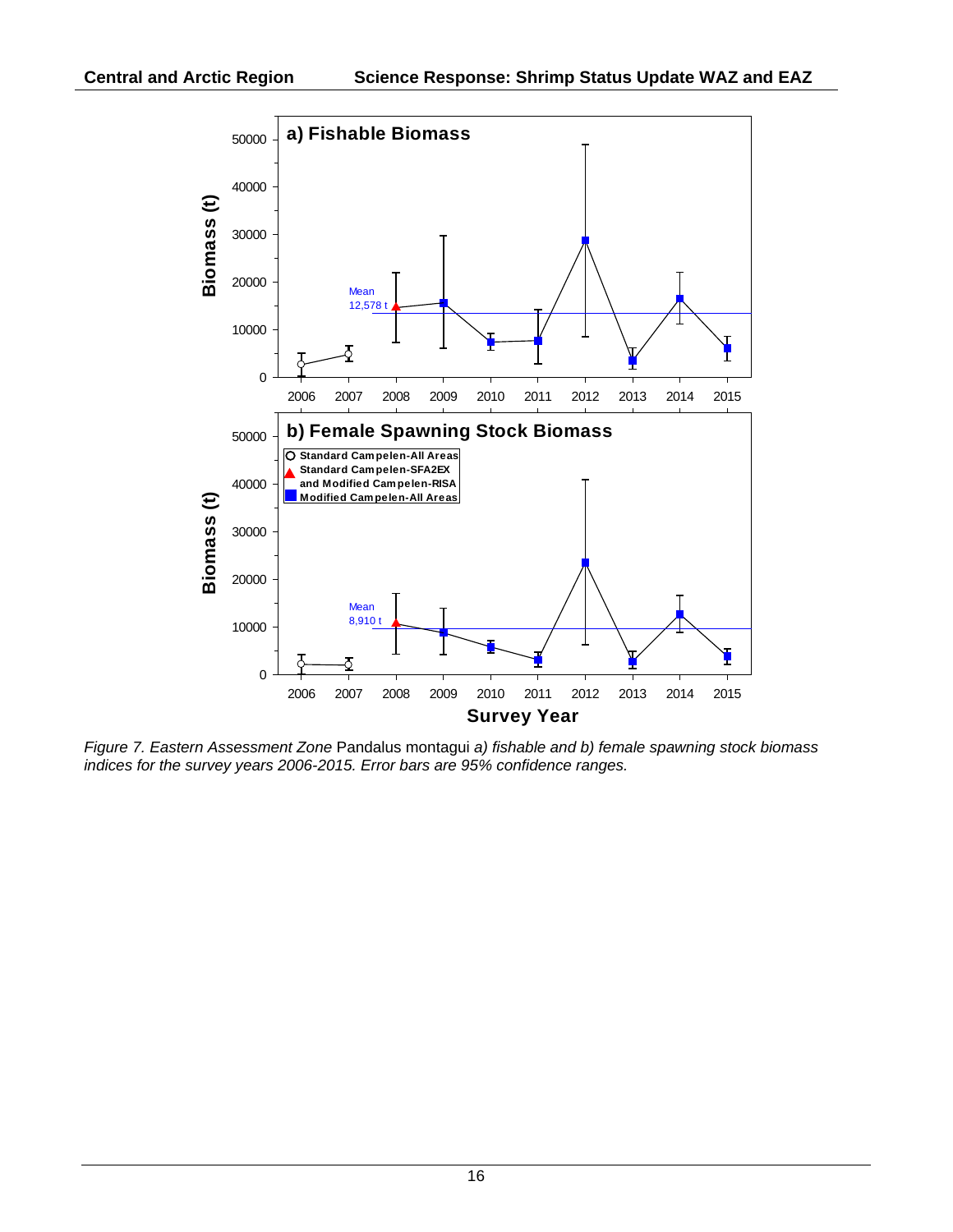

*Figure 8. Eastern Assessment Zone* Pandalus montagui *a) reported and b) potential exploitation rate indices for 2006/07-2015/16. Error bars are 95% confidence ranges.*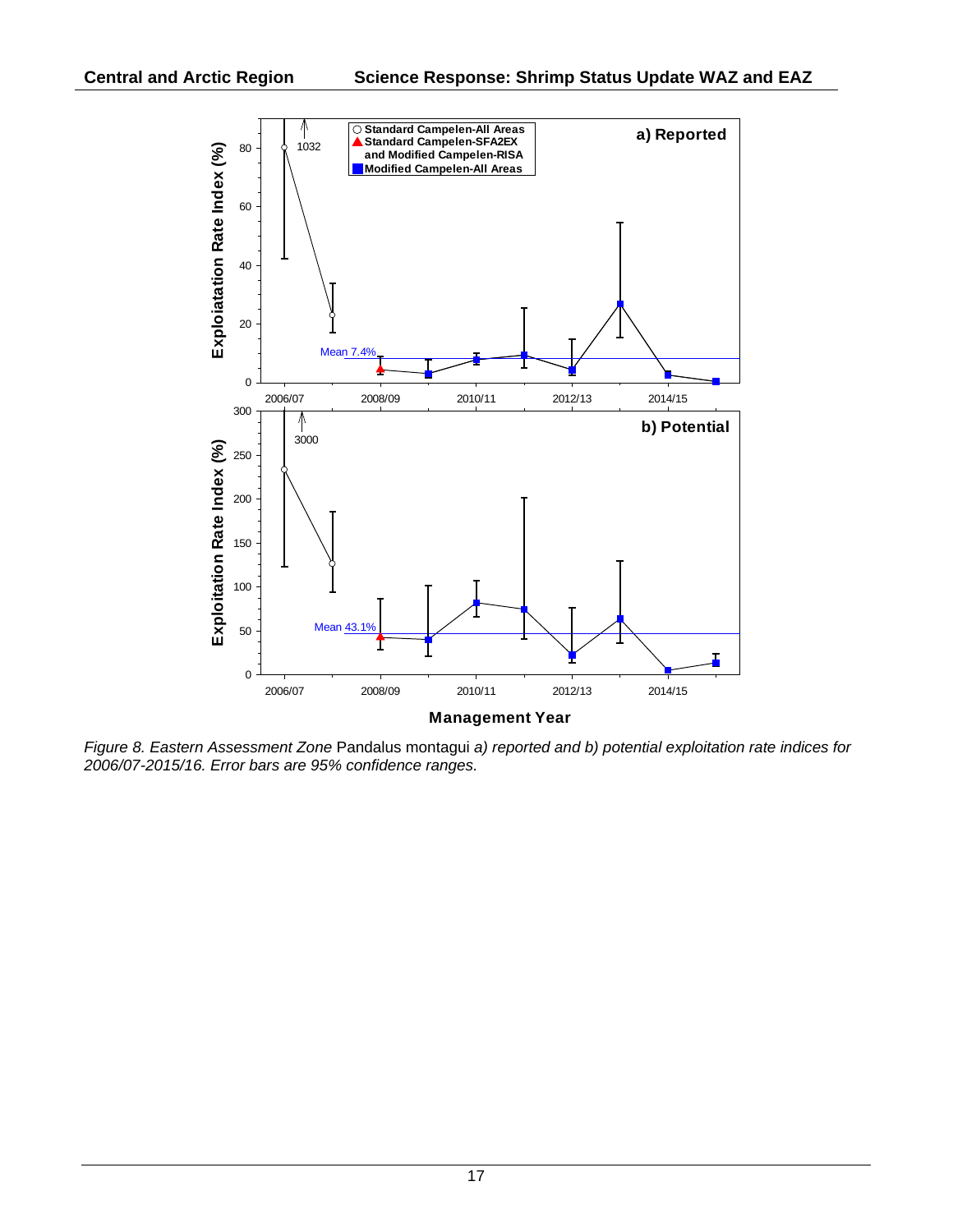

*Figure 9. Eastern Assessment Zone trajectory of* Pandalus montagui *female spawning stock biomass and exploitation rate indices in relation to reference points. For 2015/16, SSB is known but the exploitation rate estimate is preliminary since it is based on incomplete catch for the management year. USR=Upper Stock Reference and LRP=Limit Reference Point.*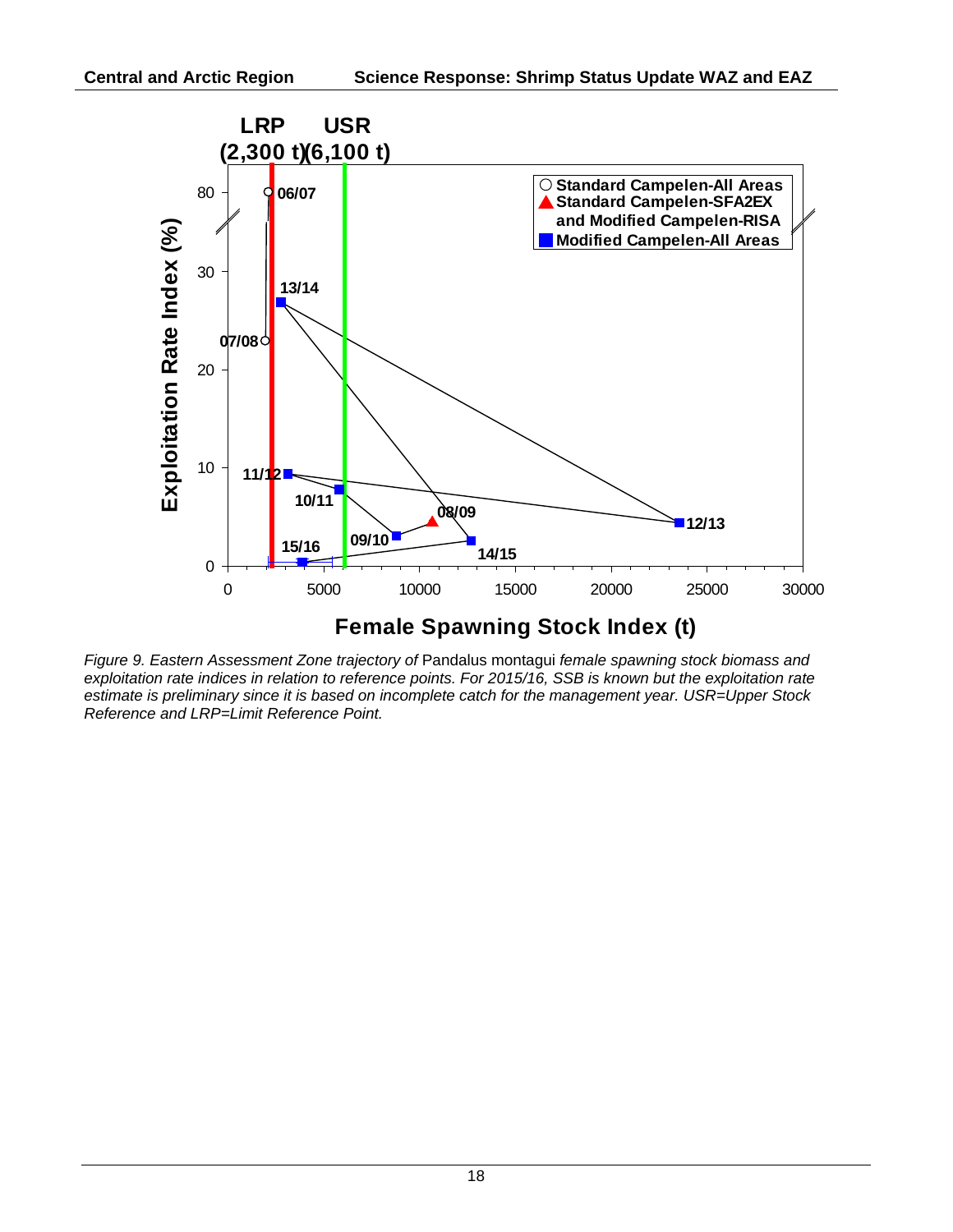

*Figure 10. Western Assessment Zone* Pandalus borealis *TAC and catch recorded in the Canadian Atlantic Quota Report (CAQR). Catch based on CAQR as of 18 November 2015; since the fishery is still open the catch is not complete for 2015. New management units were implemented for the 2013/14 season.*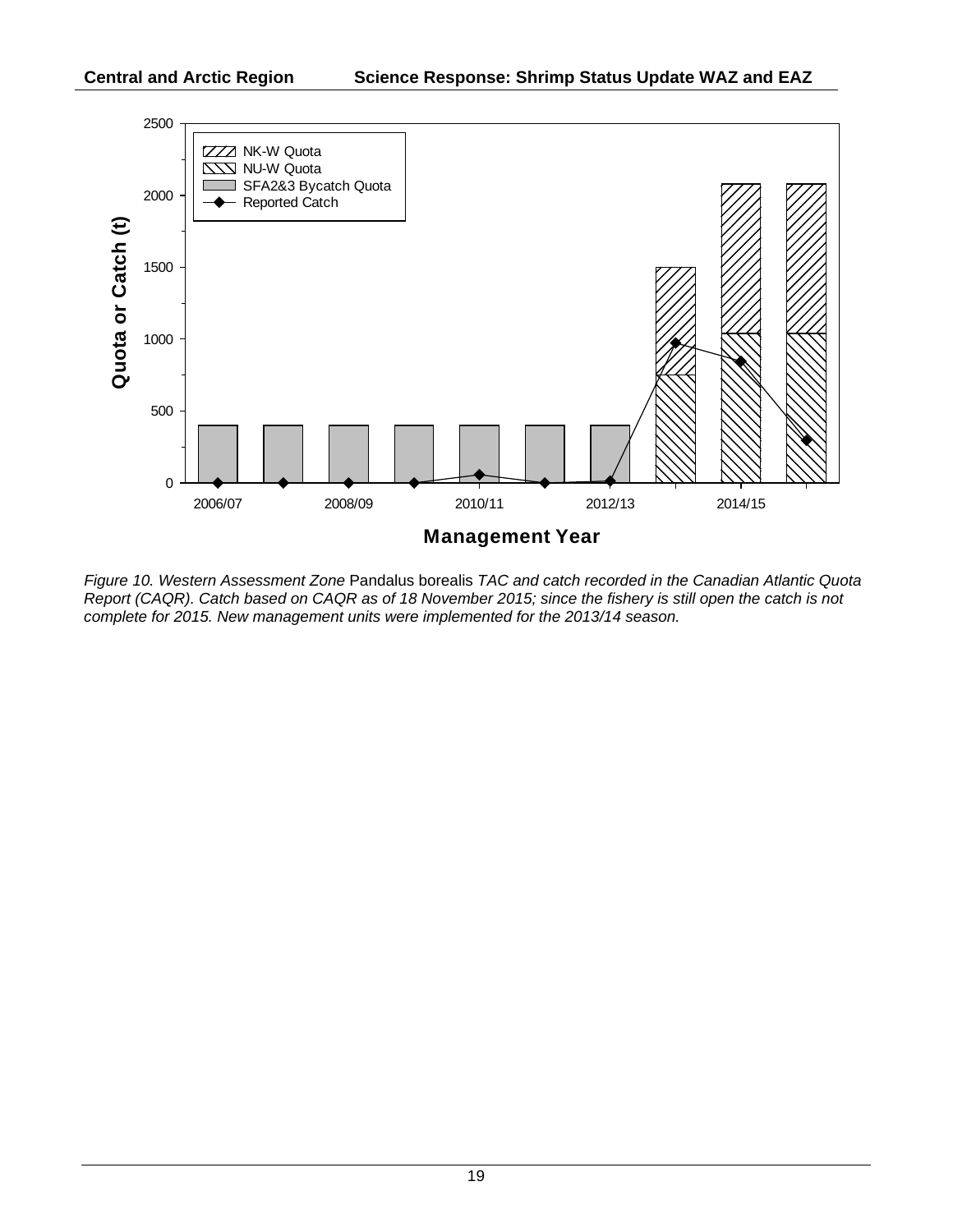

*Figure 11. Western Assessment Zone* Pandalus borealis*, a) fishable biomass and b) female spawning stock biomass indices for the four years of DFO/Cosmos surveys and two years conducted by the NSRF-DFO/Campelen. Biomass indices from the two surveys are not directly comparable. 2014 represents the start of a new time series for the WAZ. Error bars are 95% confidence ranges.*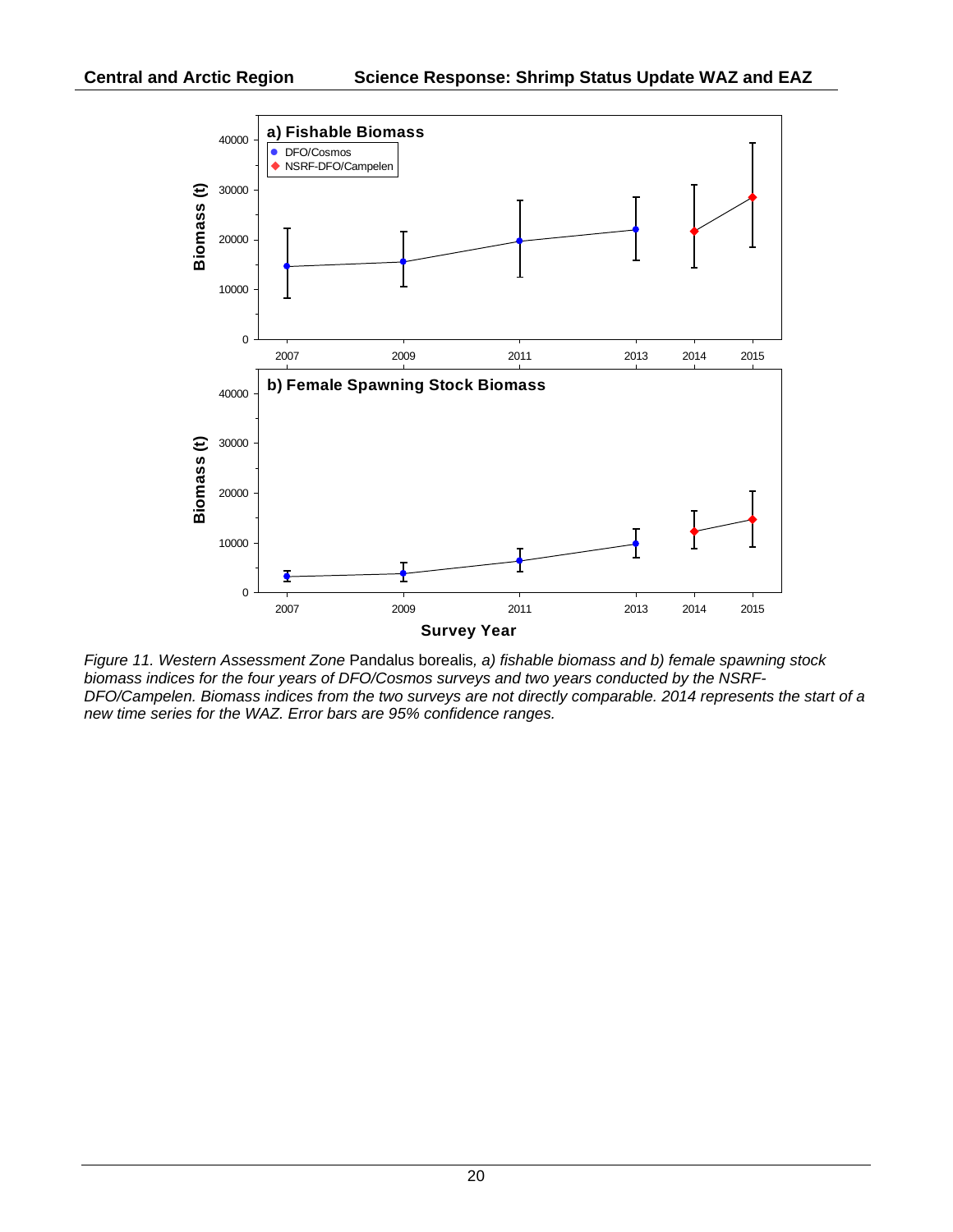

*Figure 12. Western Assessment Zone* Pandalus borealis *a) reported and b) potential exploitation rate indices for the four years of DFO/Cosmos surveys and two years conducted by the NSRF-DFO/Campelen. Exploitation rate*  indices from the two surveys are not directly comparable. 2014 represents the start of a new time series for the *WAZ. Error bars are 95% confidence ranges.*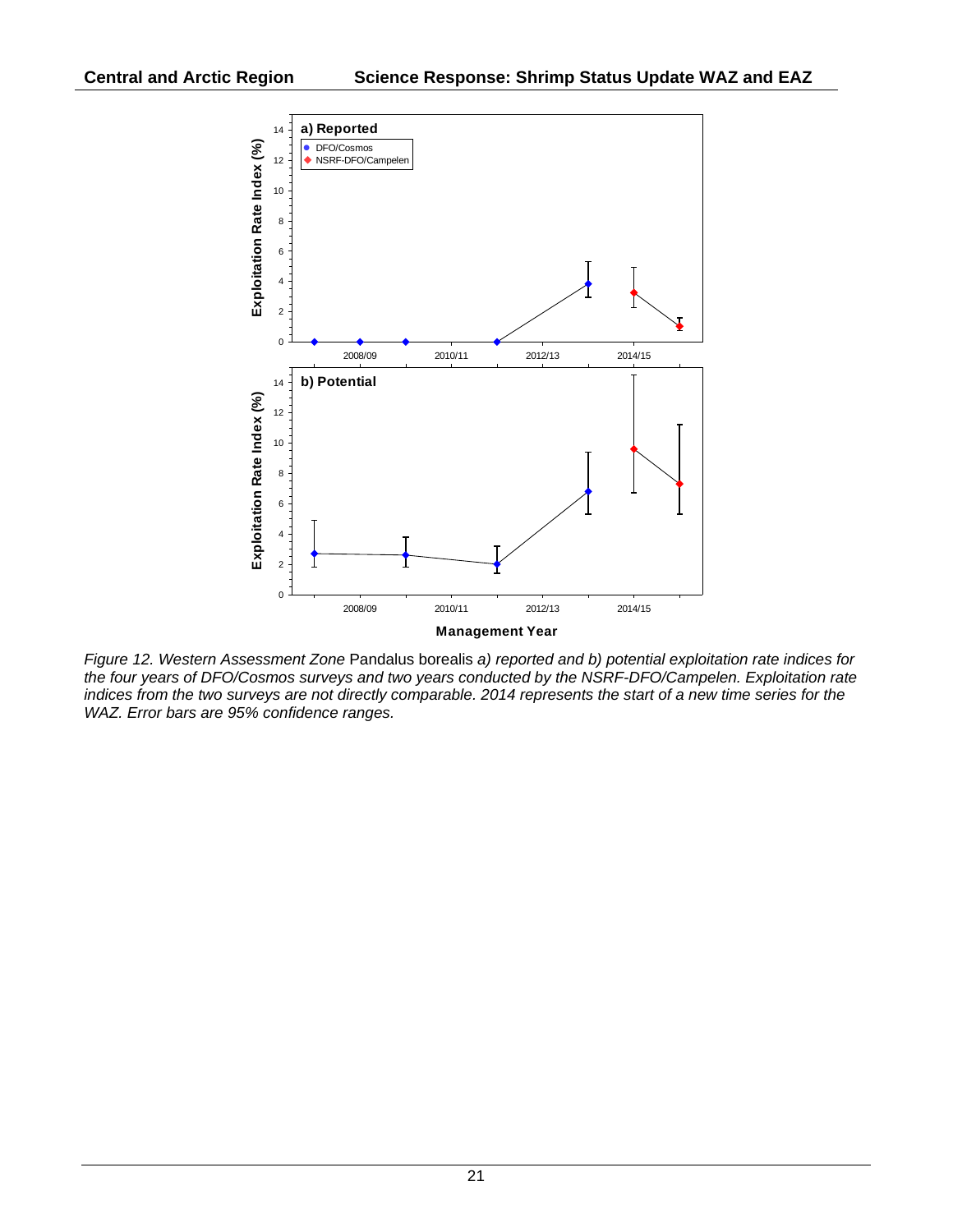

*Figure 13. Western Assessment Zone* Pandalus montagui *TAC and catch recorded in the Canadian Atlantic Quota Report (CAQR). Catch based on CAQR as of 18 November 2015; since fishery is still open the catch is not complete for 2015. New management units implemented for the 2013/14 season.*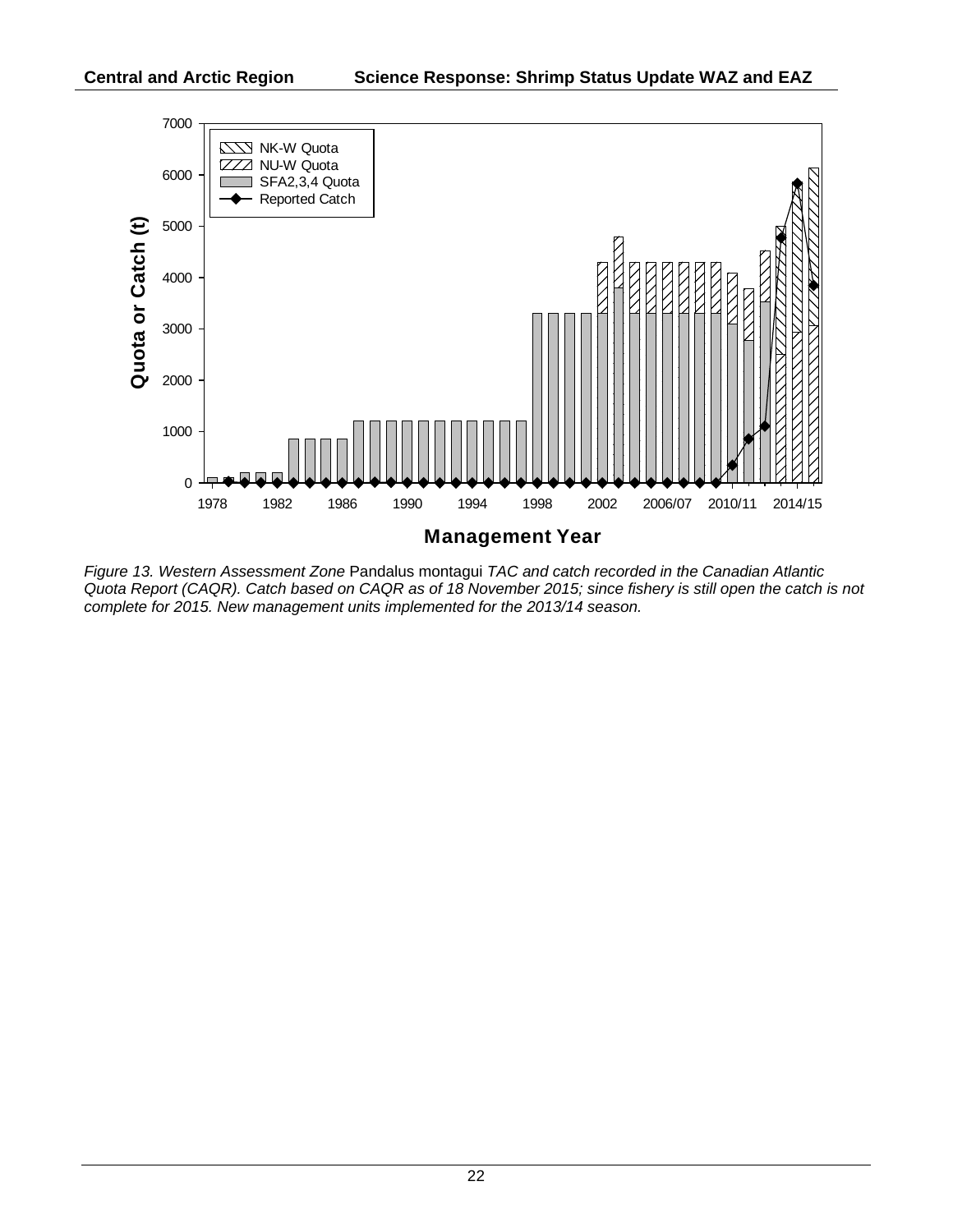

*Figure 14. Western Assessment Zone* Pandalus montagui*, a) fishable biomass and b) female spawning stock biomass indices for the four years of DFO/Cosmos surveys and two years conducted by the NSRF-DFO/Campelen. Biomass indices from the two surveys are not directly comparable. 2014 represents the start of a new time series for the WAZ. Error bars are 95% confidence ranges.*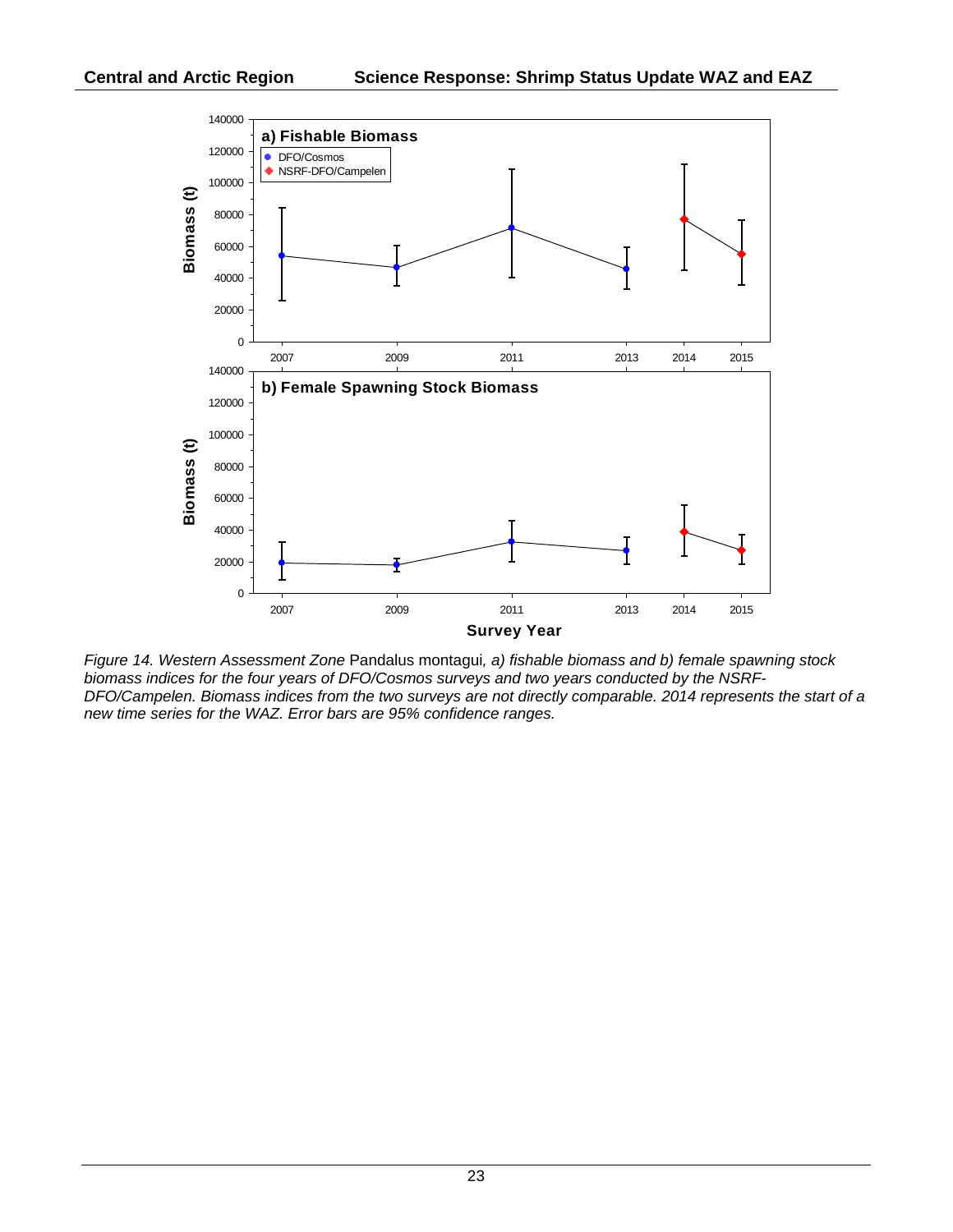

*Figure 15. Western Assessment Zone* Pandalus montagui *a) reported and b) potential exploitation rate indices for the four years of DFO/Cosmos surveys and two years conducted by the NSRF-DFO/Campelen. Exploitation rate*  indices from the two surveys are not directly comparable. 2014 represents the start of a new time series for the *WAZ. Error bars are 95% confidence ranges.*